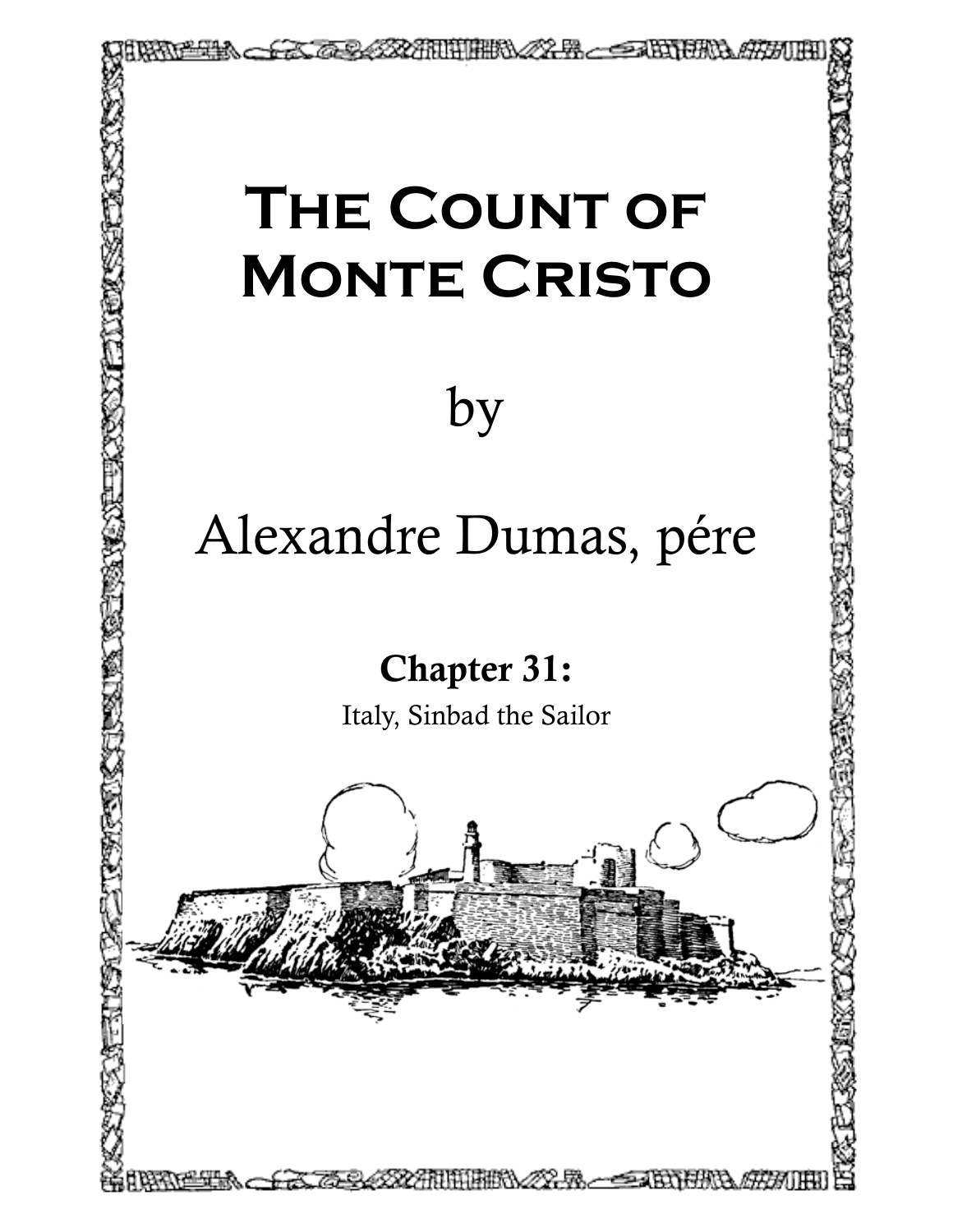Towards the beginning of the year 1838, two young men belonging to the first society of Paris, the Vicomte Albert de Morcerf and the Baron Franz d'Epinay, were at Florence. They had agreed to see the Carnival at Rome that year, and that Franz, who for the last three or four years had inhabited Italy, should act as cicerone to Albert. As it is no inconsiderable affair to spend the Carnival at Rome, especially when you have no great desire to sleep on the Piazza del Popolo, or the Campo Vaccino, they wrote to Signor Pastrini, the proprietor of the Hotel de Londres, Piazza di Spagna, to reserve comfortable apartments for them. Signor Pastrini replied that he had only two rooms and a parlor on the third floor, which he offered at the low charge of a louis per diem. They accepted his offer; but wishing to make the best use of the time that was left, Albert started for Naples. As for Franz, he remained at Florence, and after having passed a few days in exploring the paradise of the Cascine, and spending two or three evenings at the houses of the Florentine nobility, he took a fancy into his head (having already visited Corsica, the cradle of Bonaparte) to visit Elba, the waiting–place of Napoleon.

One evening he cast off the painter of a sailboat from the iron ring that secured it to the dock at Leghorn, wrapped himself in his coat and lay down, and said to the crew,—"To the Island of Elba!" The boat shot out of the harbor like a bird and the next morning Franz disembarked at Porto–Ferrajo. He traversed the island, after having followed the traces which the footsteps of the giant have left, and re–embarked for Marciana. Two hours after he again landed at Pianosa, where he was assured that red partridges abounded. The sport was bad; Franz only succeeded in killing a few partridges, and, like every unsuccessful sportsman, he returned to the boat very much out of temper. "Ah, if your excellency chose," said the captain, "you might have capital sport."

"Where?"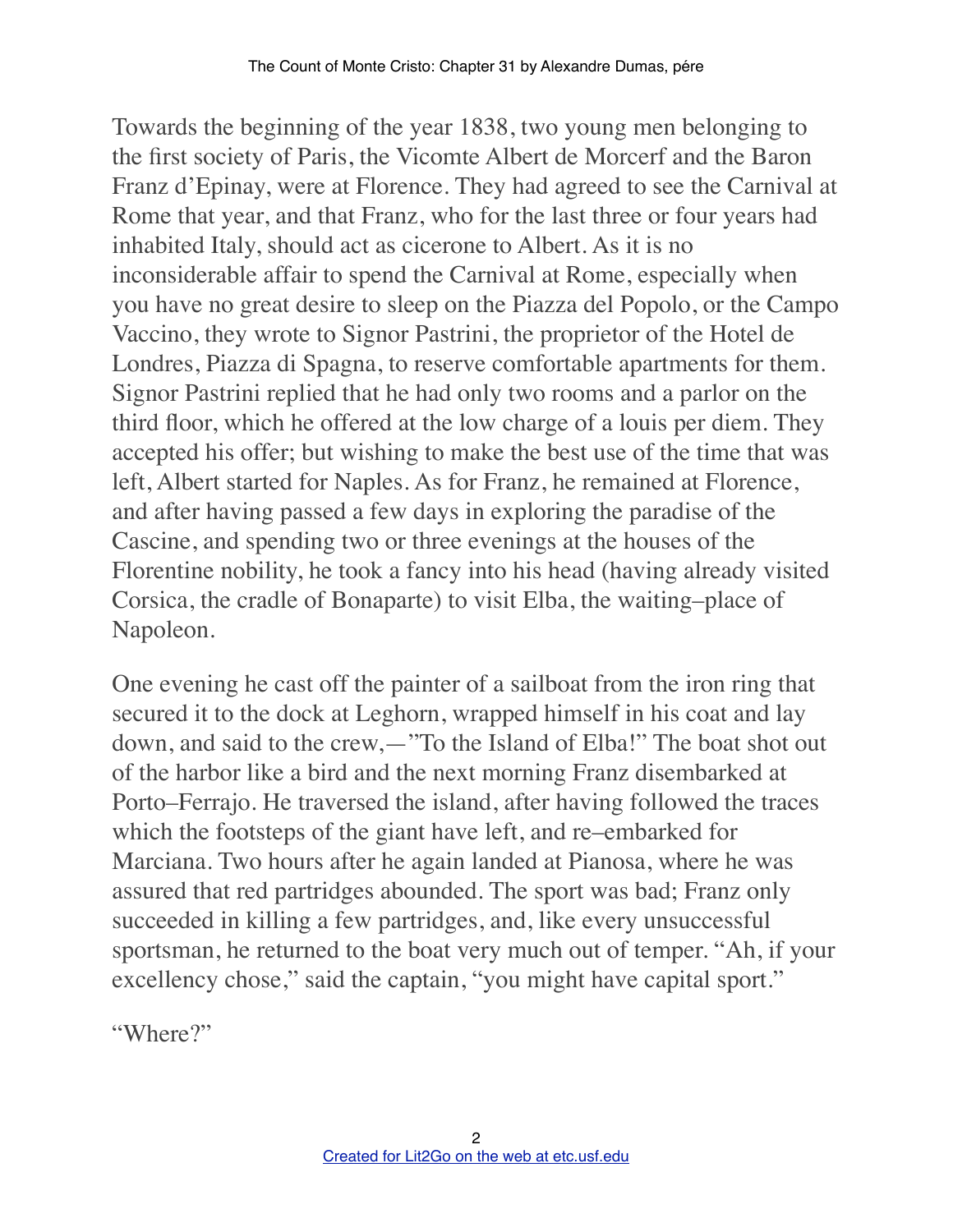"Do you see that island?" continued the captain, pointing to a conical pile rising from the indigo sea.

"Well, what is this island?"

"The Island of Monte Cristo."

"But I have no permission to shoot over this island."

"Your excellency does not require a permit, for the island is uninhabited"

"Ah, indeed!" said the young man. "A desert island in the midst of the Mediterranean must be a curiosity."

"It is very natural; this island is a mass of rocks, and does not contain an acre of land capable of cultivation."

"To whom does this island belong?"

"To Tuscany."

"What game shall I find there!"

"Thousands of wild goats."

"Who live upon the stones, I suppose," said Franz with an incredulous smile.

"No, but by browsing the shrubs and trees that grow out of the crevices of the rocks."

```
"Where can I sleep?"
```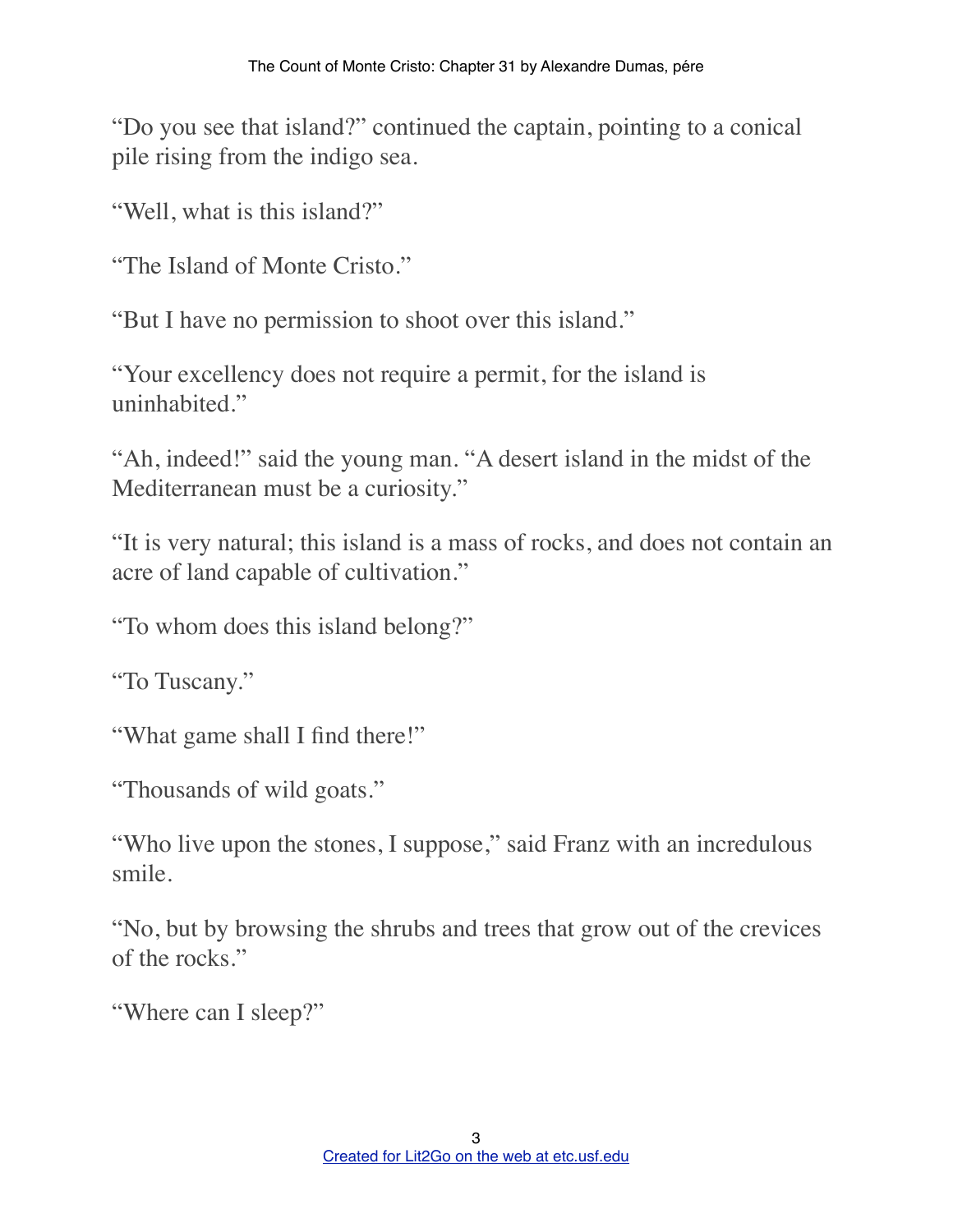"On shore in the grottos, or on board in your cloak; besides, if your excellency pleases, we can leave as soon as you like—we can sail as well by night as by day, and if the wind drops we can use our oars."

As Franz had sufficient time, and his apartments at Rome were not yet available, he accepted the proposition. Upon his answer in the affirmative, the sailors exchanged a few words together in a low tone. "Well," asked he, "what now? Is there any difficulty in the way?"

"No." replied the captain, "but we must warn your excellency that the island is an infected port."

"What do you mean?"

"Monte Cristo although uninhabited, yet serves occasionally as a refuge for the smugglers and pirates who come from Corsica, Sardinia, and Africa, and if it becomes known that we have been there, we shall have to perform quarantine for six days on our return to Leghorn."

"The deuce! That puts a different face on the matter. Six days! Why, that's as long as the Almighty took to make the world! Too long a wait too long."

"But who will say your excellency has been to Monte Cristo?"

"Oh, I shall not," cried Franz.

"Nor I, nor I," chorused the sailors.

"Then steer for Monte Cristo."

The captain gave his orders, the helm was put up, and the boat was soon sailing in the direction of the island. Franz waited until all was in order, and when the sail was filled, and the four sailors had taken their places three forward, and one at the helm—he resumed the conversation.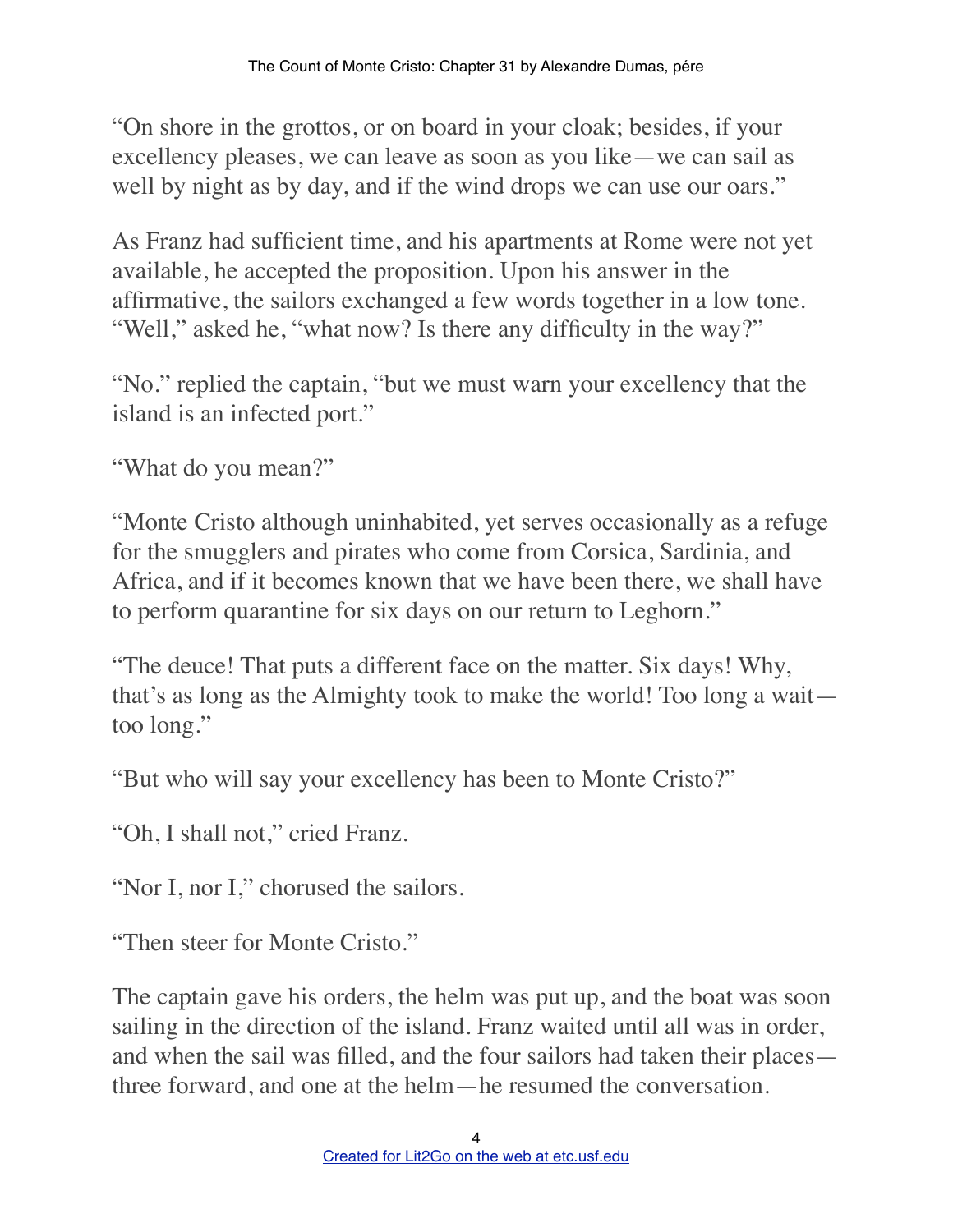"Gaetano," said he to the captain, "you tell me Monte Cristo serves as a refuge for pirates, who are, it seems to me, a very different kind of game from the goats."

"Yes, your excellency, and it is true."

"I knew there were smugglers, but I thought that since the capture of Algiers, and the destruction of the regency, pirates existed only in the romances of Cooper and Captain Marryat."

"Your excellency is mistaken; there are pirates, like the bandits who were believed to have been exterminated by Pope Leo XII., and who yet, every day, rob travellers at the gates of Rome. Has not your excellency heard that the French charge d'affaires was robbed six months ago within five hundred paces of Velletri?"

"Oh, yes, I heard that."

"Well, then, if, like us, your excellency lived at Leghorn, you would hear, from time to time, that a little merchant vessel, or an English yacht that was expected at Bastia, at Porto–Ferrajo, or at Civita Vecchia, has not arrived; no one knows what has become of it, but, doubtless, it has struck on a rock and foundered. Now this rock it has met has been a long and narrow boat, manned by six or eight men, who have surprised and plundered it, some dark and stormy night, near some desert and gloomy island, as bandits plunder a carriage in the recesses of a forest."

"But," asked Franz, who lay wrapped in his cloak at the bottom of the boat, "why do not those who have been plundered complain to the French, Sardinian, or Tuscan governments?"

"Why?" said Gaetano with a smile.

"Yes, why?"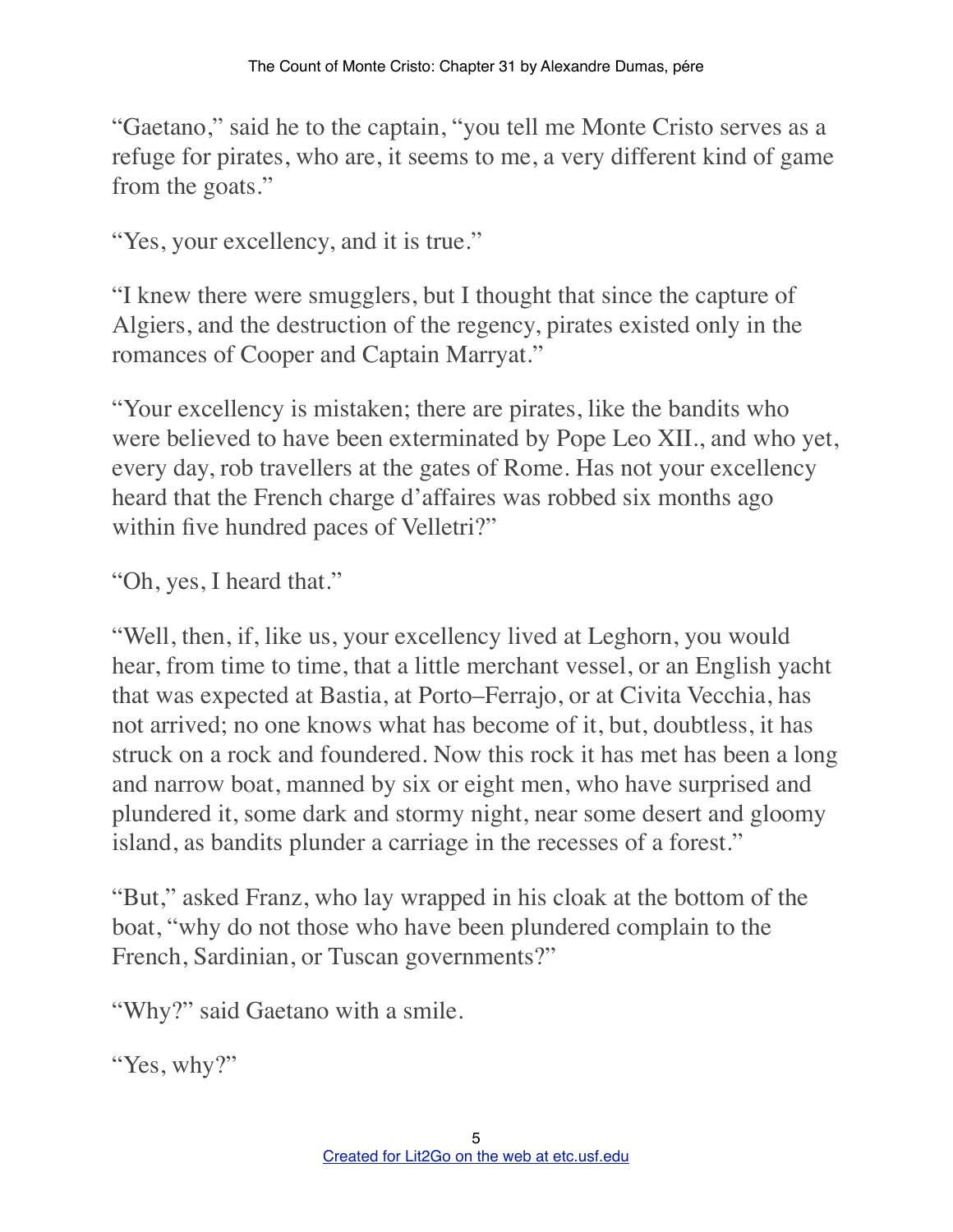"Because, in the first place, they transfer from the vessel to their own boat whatever they think worth taking, then they bind the crew hand and foot, they attach to every one's neck a four and twenty pound ball, a large hole is chopped in the vessel's bottom, and then they leave her. At the end of ten minutes the vessel begins to roll heavily and settle down. First one gun'l goes under, then the other. Then they lift and sink again, and both go under at once. All at once there's a noise like a cannon that's the air blowing up the deck. Soon the water rushes out of the scupper–holes like a whale spouting, the vessel gives a last groan, spins round and round, and disappears, forming a vast whirlpool in the ocean, and then all is over, so that in five minutes nothing but the eye of God can see the vessel where she lies at the bottom of the sea. Do you understand now," said the captain, "why no complaints are made to the government, and why the vessel never reaches port?"

It is probable that if Gaetano had related this previous to proposing the expedition, Franz would have hesitated, but now that they had started, he thought it would be cowardly to draw back. He was one of those men who do not rashly court danger, but if danger presents itself, combat it with the most unalterable coolness. Calm and resolute, he treated any peril as he would an adversary in a duel,—calculated its probable method of approach; retreated, if at all, as a point of strategy and not from cowardice; was quick to see an opening for attack, and won victory at a single thrust. "Bah!" said he, "I have travelled through Sicily and Calabria—I have sailed two months in the Archipelago, and yet I never saw even the shadow of a bandit or a pirate."

"I did not tell your excellency this to deter you from your project," replied Gaetano, "but you questioned me, and I have answered; that's all."

"Yes, and your conversation is most interesting; and as I wish to enjoy it as long as possible, steer for Monte Cristo."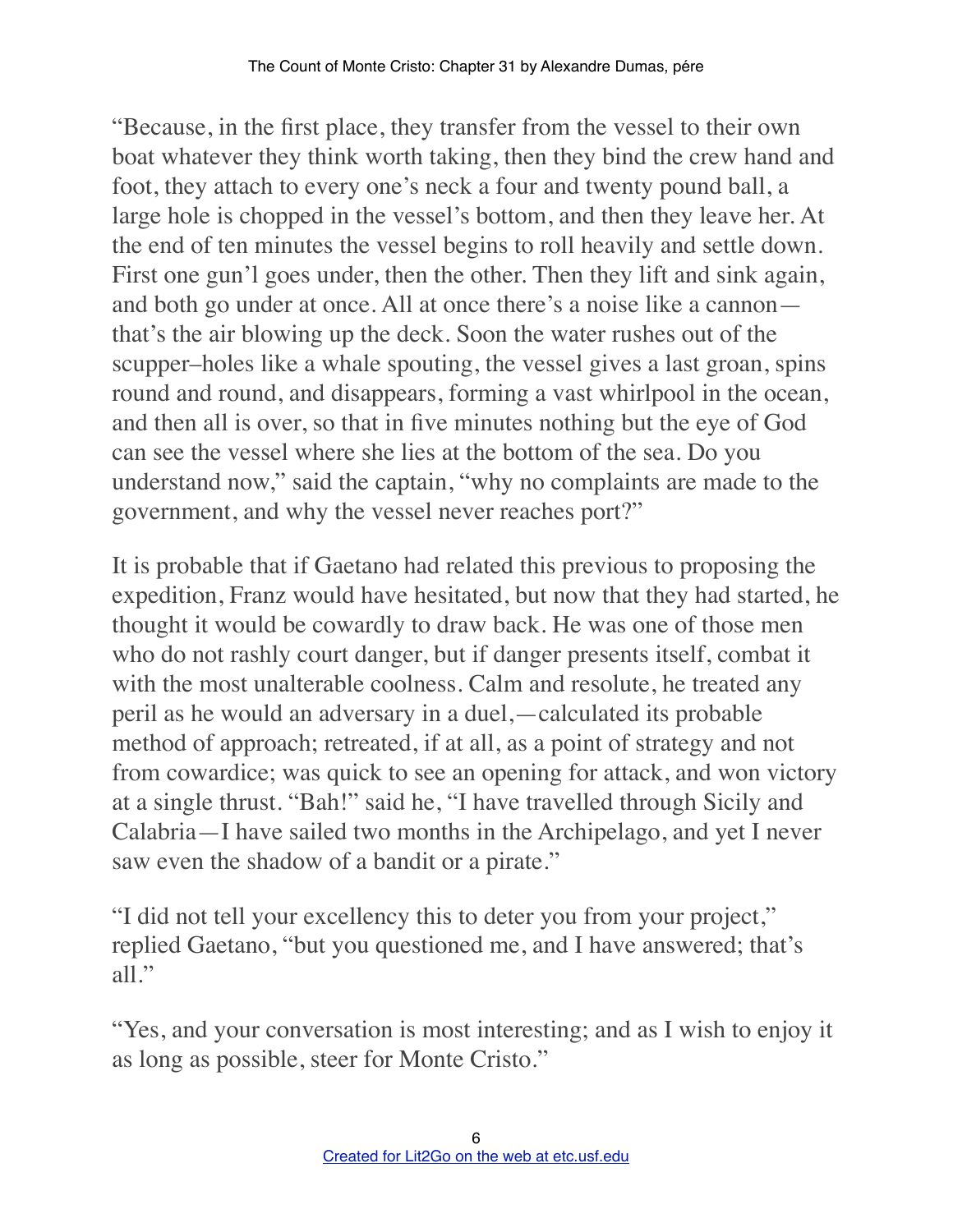The wind blew strongly, the boat made six or seven knots an hour, and they were rapidly reaching the end of their voyage. As they drew near the island seemed to lift from the sea, and the air was so clear that they could already distinguish the rocks heaped on one another, like cannon balls in an arsenal, with green bushes and trees growing in the crevices. As for the sailors, although they appeared perfectly tranquil yet it was evident that they were on the alert, and that they carefully watched the glassy surface over which they were sailing, and on which a few fishing– boats, with their white sails, were alone visible. They were within fifteen miles of Monte Cristo when the sun began to set behind Corsica, whose mountains appeared against the sky, showing their rugged peaks in bold relief; this mass of rock, like the giant Adamastor, rose dead ahead, a formidable barrier, and intercepting the light that gilded its massive peaks so that the voyagers were in shadow. Little by little the shadow rose higher and seemed to drive before it the last rays of the expiring day; at last the reflection rested on the summit of the mountain, where it paused an instant, like the fiery crest of a volcano, then gloom gradually covered the summit as it had covered the base, and the island now only appeared to be a gray mountain that grew continually darker; half an hour after, the night was quite dark.

Fortunately, the mariners were used to these latitudes, and knew every rock in the Tuscan Archipelago; for in the midst of this obscurity Franz was not without uneasiness—Corsica had long since disappeared, and Monte Cristo itself was invisible; but the sailors seemed, like the lynx, to see in the dark, and the pilot who steered did not evince the slightest hesitation. An hour had passed since the sun had set, when Franz fancied he saw, at a quarter of a mile to the left, a dark mass, but he could not precisely make out what it was, and fearing to excite the mirth of the sailors by mistaking a floating cloud for land, he remained silent; suddenly a great light appeared on the strand; land might resemble a cloud, but the fire was not a meteor. "What is this light?" asked he.

"Hush!" said the captain; "it is a fire."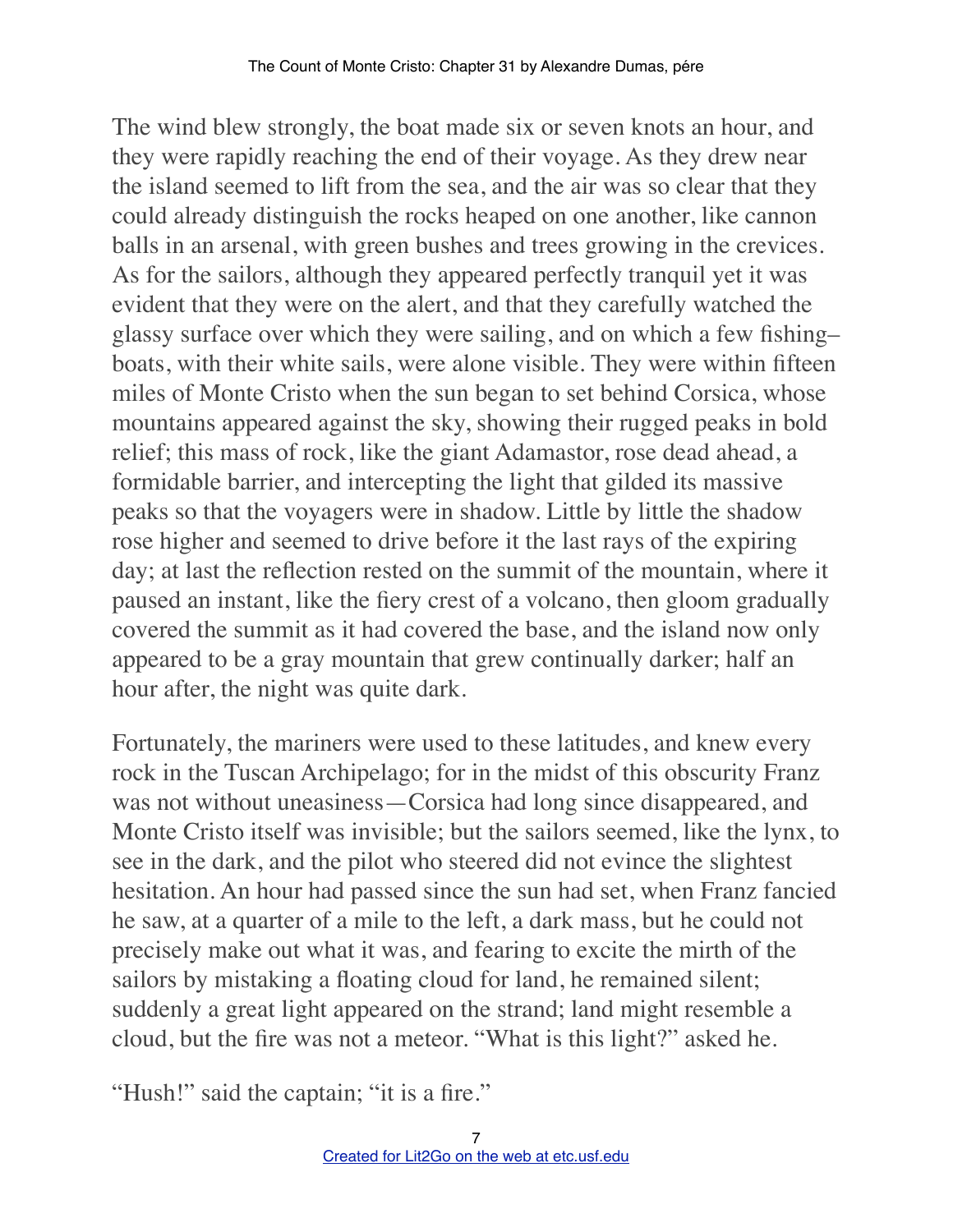"But you told me the island was uninhabited?"

"I said there were no fixed habitations on it, but I said also that it served sometimes as a harbor for smugglers."

"And for pirates?"

"And for pirates," returned Gaetano, repeating Franz's words. "It is for that reason I have given orders to pass the island, for, as you see, the fire is behind us."

"But this fire?" continued Franz. "It seems to me rather reassuring than otherwise; men who did not wish to be seen would not light a fire."

"Oh, that goes for nothing," said Gaetano. "If you can guess the position of the island in the darkness, you will see that the fire cannot be seen from the side or from Pianosa, but only from the sea."

"You think, then, this fire indicates the presence of unpleasant neighbors?"

"That is what we must find out," returned Gaetano, fixing his eyes on this terrestrial star.

"How can you find out?"

"You shall see." Gaetano consulted with his companions, and after five minutes' discussion a manoeuvre was executed which caused the vessel to tack about, they returned the way they had come, and in a few minutes the fire disappeared, hidden by an elevation of the land. The pilot again changed the course of the boat, which rapidly approached the island, and was soon within fifty paces of it. Gaetano lowered the sail, and the boat came to rest. All this was done in silence, and from the moment that their course was changed not a word was spoken.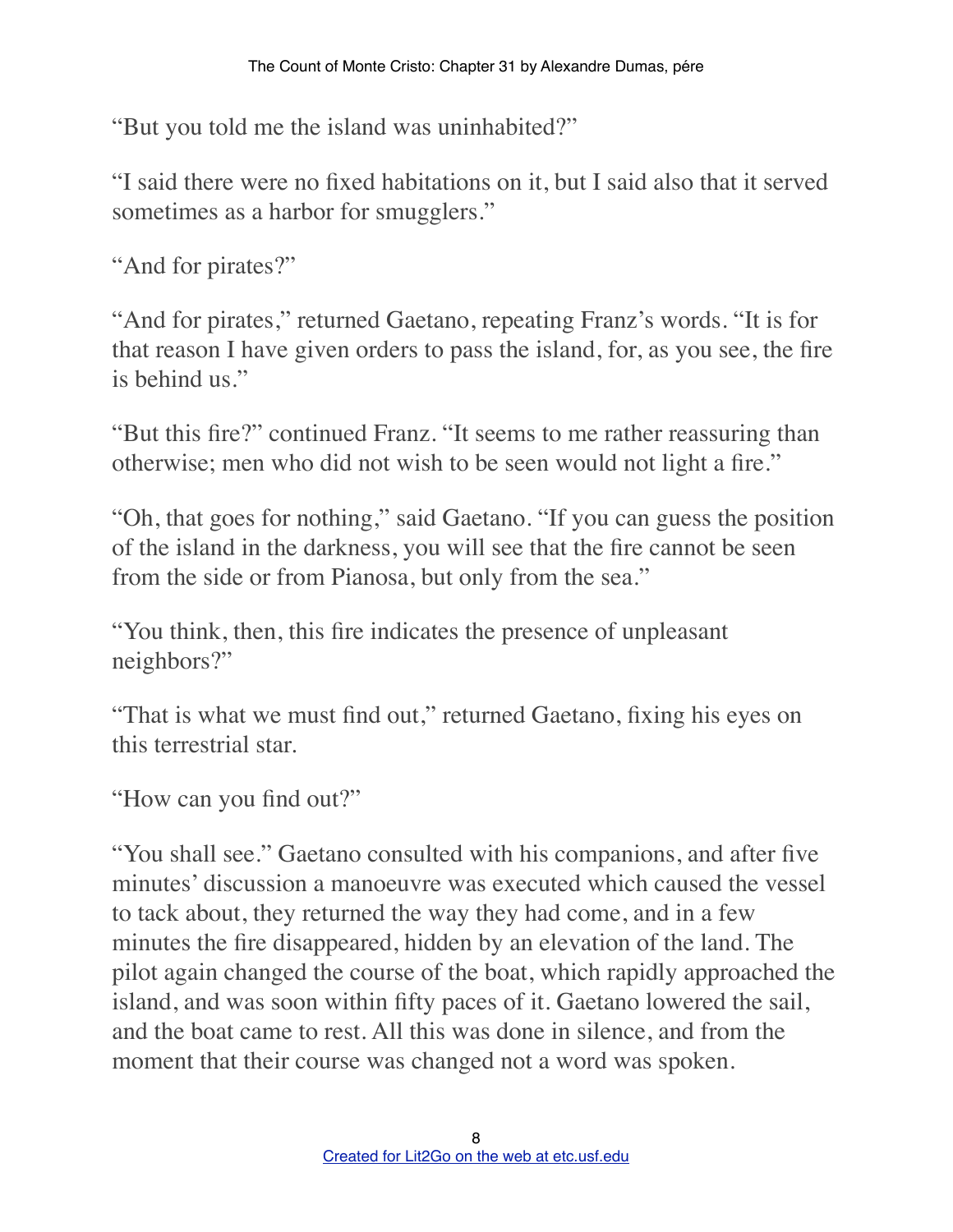Gaetano, who had proposed the expedition, had taken all the responsibility on himself; the four sailors fixed their eyes on him, while they got out their oars and held themselves in readiness to row away, which, thanks to the darkness, would not be difficult. As for Franz, he examined his arms with the utmost coolness; he had two double– barrelled guns and a rifle; he loaded them, looked at the priming, and waited quietly. During this time the captain had thrown off his vest and shirt, and secured his trousers round his waist; his feet were naked, so he had no shoes and stockings to take off; after these preparations he placed his finger on his lips, and lowering himself noiselessly into the sea, swam towards the shore with such precaution that it was impossible to hear the slightest sound; he could only be traced by the phosphorescent line in his wake. This track soon disappeared; it was evident that he had touched the shore. Every one on board remained motionless for half an hour, when the same luminous track was again observed, and the swimmer was soon on board. "Well?" exclaimed Franz and the sailors in unison.

"They are Spanish smugglers," said he; "they have with them two Corsican bandits."

"And what are these Corsican bandits doing here with Spanish smugglers?"

"Alas," returned the captain with an accent of the most profound pity, "we ought always to help one another. Very often the bandits are hard pressed by gendarmes or carbineers; well, they see a vessel, and good fellows like us on board, they come and demand hospitality of us; you can't refuse help to a poor hunted devil; we receive them, and for greater security we stand out to sea. This costs us nothing, and saves the life, or at least the liberty, of a fellow–creature, who on the first occasion returns the service by pointing out some safe spot where we can land our goods without interruption."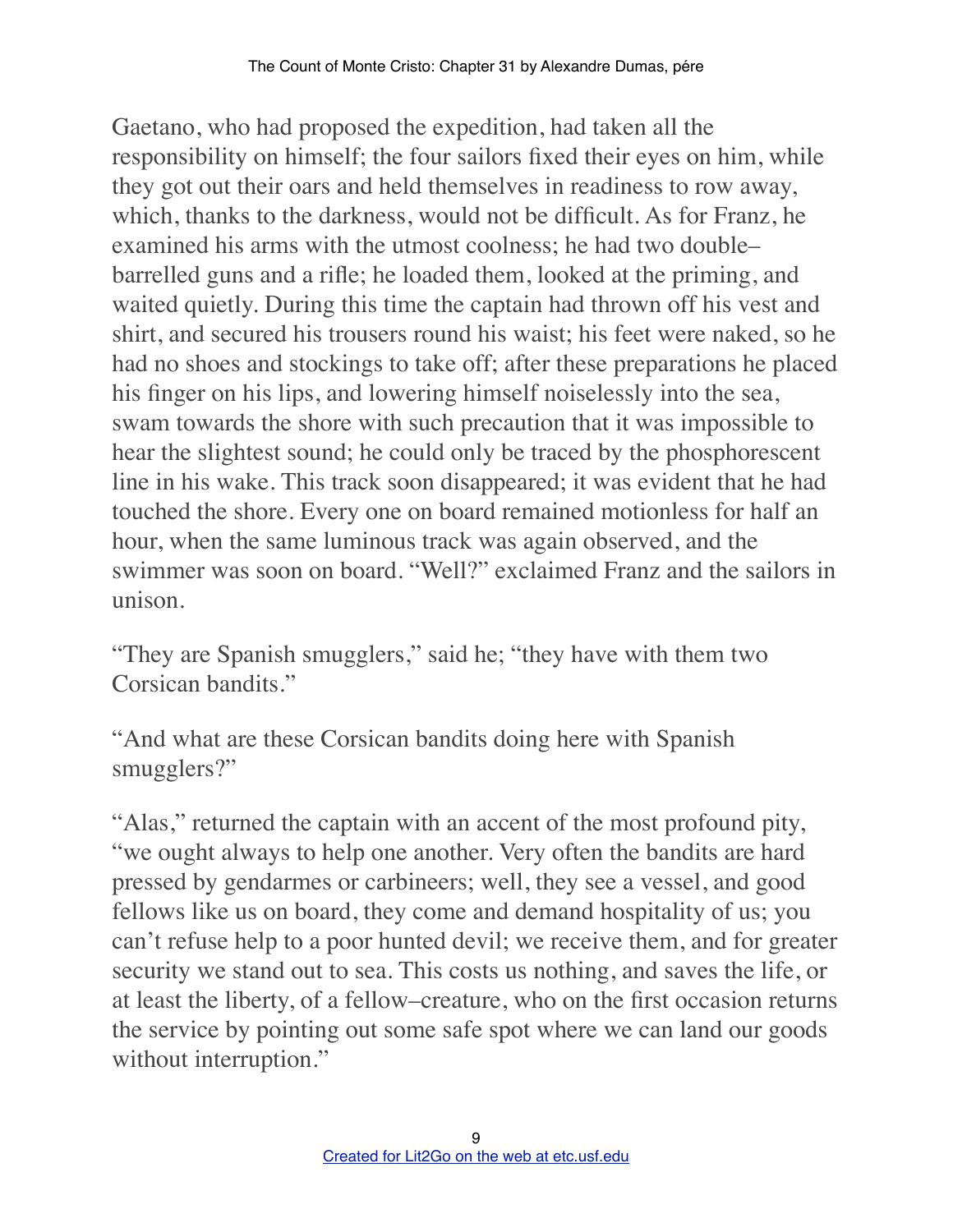"Ah!" said Franz, "then you are a smuggler occasionally, Gaetano?"

"Your excellency, we must live somehow," returned the other, smiling impenetrably.

"Then you know the men who are now on Monte Cristo?"

"Oh, yes, we sailors are like freemasons, and recognize each other by signs."

"And do you think we have nothing to fear if we land?"

"Nothing at all; smugglers are not thieves."

"But these two Corsican bandits?" said Franz, calculating the chances of peril.

"It is not their fault that they are bandits, but that of the authorities."

"How so?"

"Because they are pursued for having made a stiff, as if it was not in a Corsican's nature to revenge himself."

"What do you mean by having made a stiff?—having assassinated a man?" said Franz, continuing his investigation.

"I mean that they have killed an enemy, which is a very different thing," returned the captain.

"Well," said the young man, "let us demand hospitality of these smugglers and bandits. Do you think they will grant it?"

"Without doubt."

```
"How many are they?"
```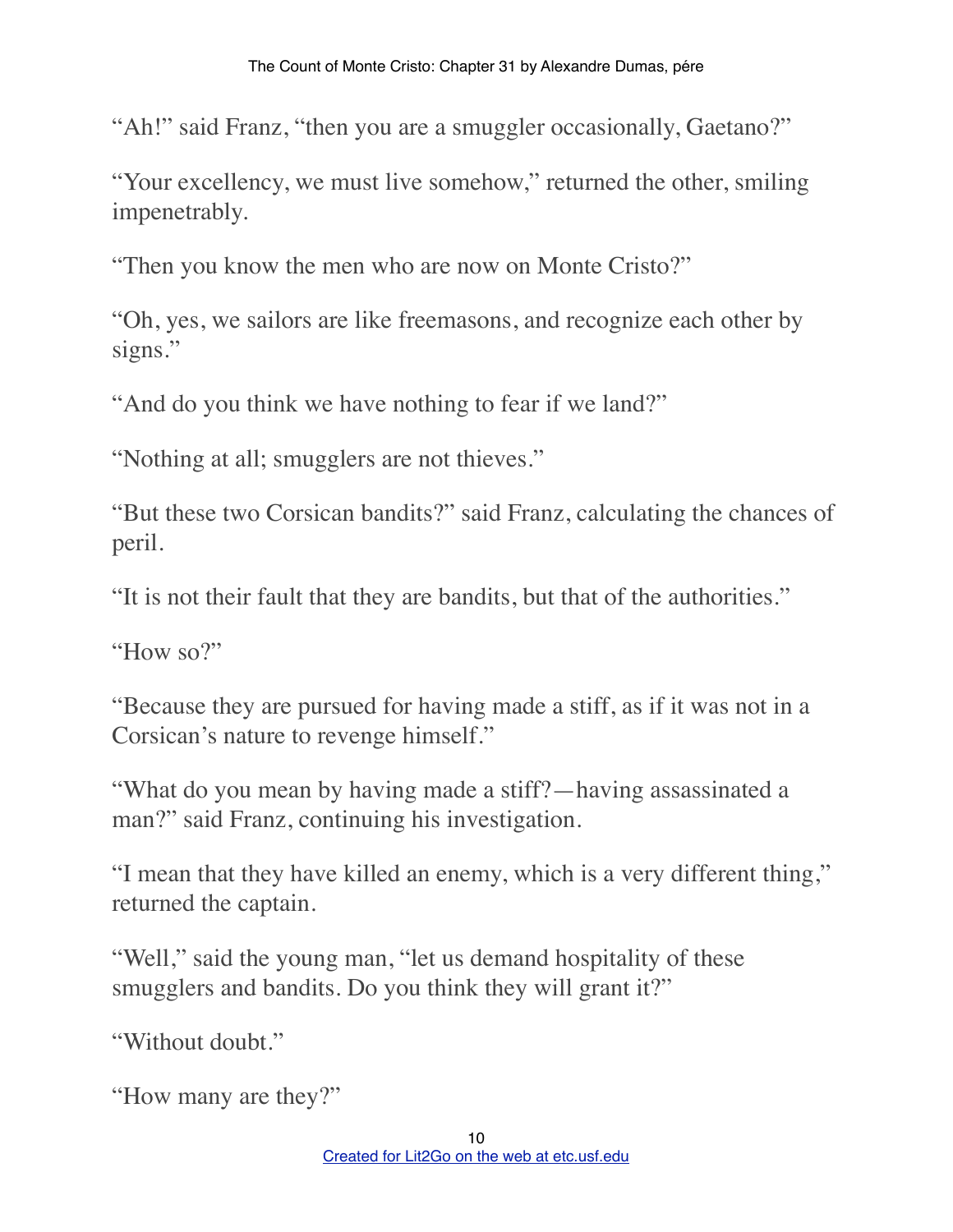"Four, and the two bandits make six."

"Just our number, so that if they prove troublesome, we shall be able to hold them in check; so, for the last time, steer to Monte Cristo."

"Yes, but your excellency will permit us to take all due precautions."

"By all means, be as wise as Nestor and as prudent as Ulysses; I do more than permit, I exhort you."

"Silence, then!" said Gaetano.

Every one obeyed. For a man who, like Franz, viewed his position in its true light, it was a grave one. He was alone in the darkness with sailors whom he did not know, and who had no reason to be devoted to him; who knew that he had several thousand francs in his belt, and who had often examined his weapons,—which were very beautiful,—if not with envy, at least with curiosity. On the other hand, he was about to land, without any other escort than these men, on an island which had, indeed, a very religious name, but which did not seem to Franz likely to afford him much hospitality, thanks to the smugglers and bandits. The history of the scuttled vessels, which had appeared improbable during the day, seemed very probable at night; placed as he was between two possible sources of danger, he kept his eye on the crew, and his gun in his hand. The sailors had again hoisted sail, and the vessel was once more cleaving the waves. Through the darkness Franz, whose eyes were now more accustomed to it, could see the looming shore along which the boat was sailing, and then, as they rounded a rocky point, he saw the fire more brilliant than ever, and about it five or six persons seated. The blaze illumined the sea for a hundred paces around. Gaetano skirted the light, carefully keeping the boat in the shadow; then, when they were opposite the fire, he steered to the centre of the circle, singing a fishing song, of which his companions sung the chorus. At the first words of the song the men seated round the fire arose and approached the landing–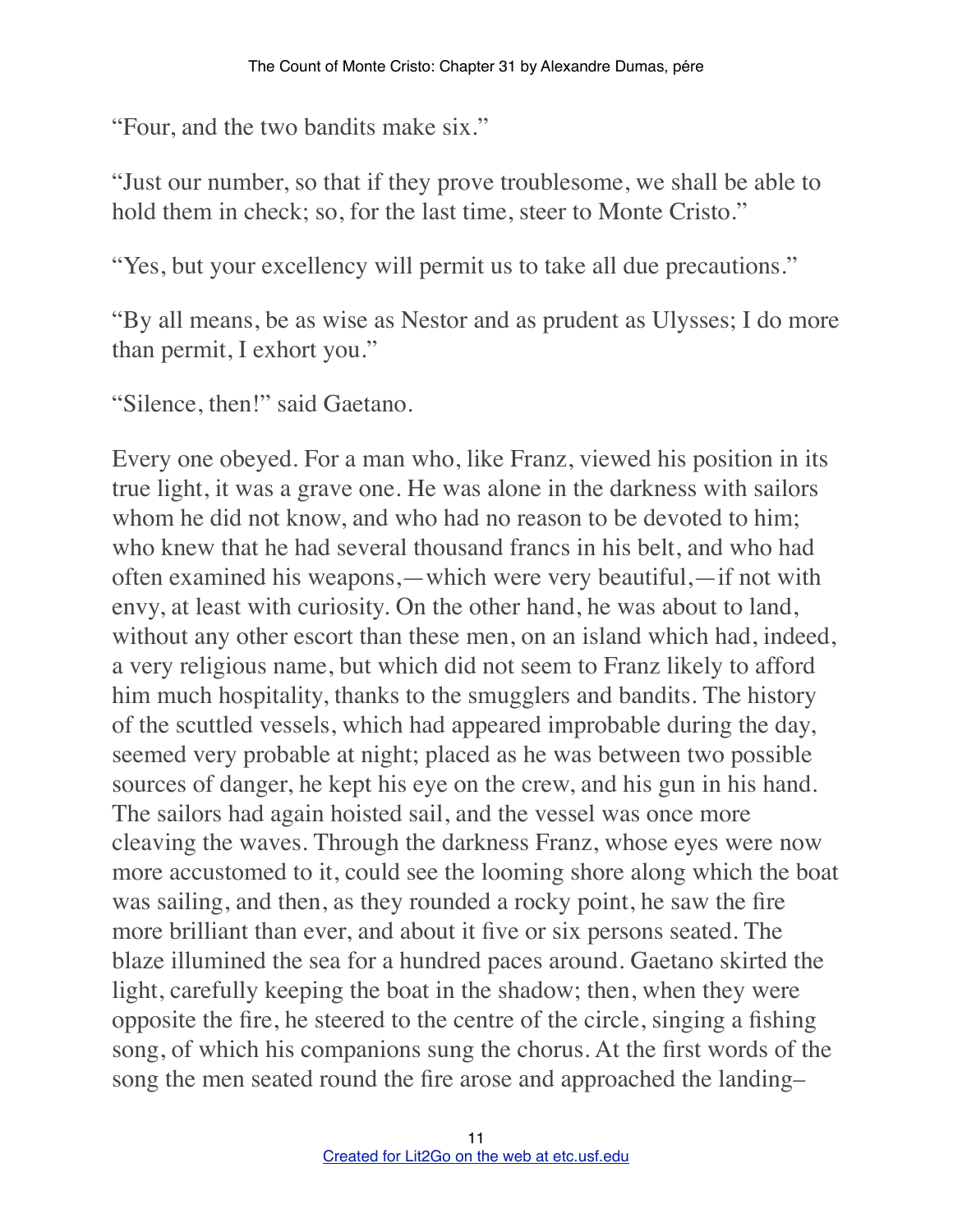place, their eyes fixed on the boat, evidently seeking to know who the new–comers were and what were their intentions. They soon appeared satisfied and returned (with the exception of one, who remained at the shore) to their fire, at which the carcass of a goat was roasting. When the boat was within twenty paces of the shore, the man on the beach, who carried a carbine, presented arms after the manner of a sentinel, and cried, "Who comes there?" in Sardinian. Franz coolly cocked both barrels. Gaetano then exchanged a few words with this man which the traveller did not understand, but which evidently concerned him. "Will your excellency give your name, or remain incognito?" asked the captain.

"My name must rest unknown,—merely say I am a Frenchman travelling for pleasure." As soon as Gaetano had transmitted this answer, the sentinel gave an order to one of the men seated round the fire, who rose and disappeared among the rocks. Not a word was spoken, every one seemed occupied, Franz with his disembarkment, the sailors with their sails, the smugglers with their goat; but in the midst of all this carelessness it was evident that they mutually observed each other. The man who had disappeared returned suddenly on the opposite side to that by which he had left; he made a sign with his head to the sentinel, who, turning to the boat, said, "S'accommodi." The Italian s'accommodi is untranslatable; it means at once, "Come, enter, you are welcome; make yourself at home; you are the master." It is like that Turkish phrase of Moliere's that so astonished the bourgeois gentleman by the number of things implied in its utterance. The sailors did not wait for a second invitation; four strokes of the oar brought them to land; Gaetano sprang to shore, exchanged a few words with the sentinel, then his comrades disembarked, and lastly came Franz. One of his guns was swung over his shoulder, Gaetano had the other, and a sailor held his rifle; his dress, half artist, half dandy, did not excite any suspicion, and, consequently, no disquietude. The boat was moored to the shore, and they advanced a few paces to find a comfortable bivouac; but, doubtless, the spot they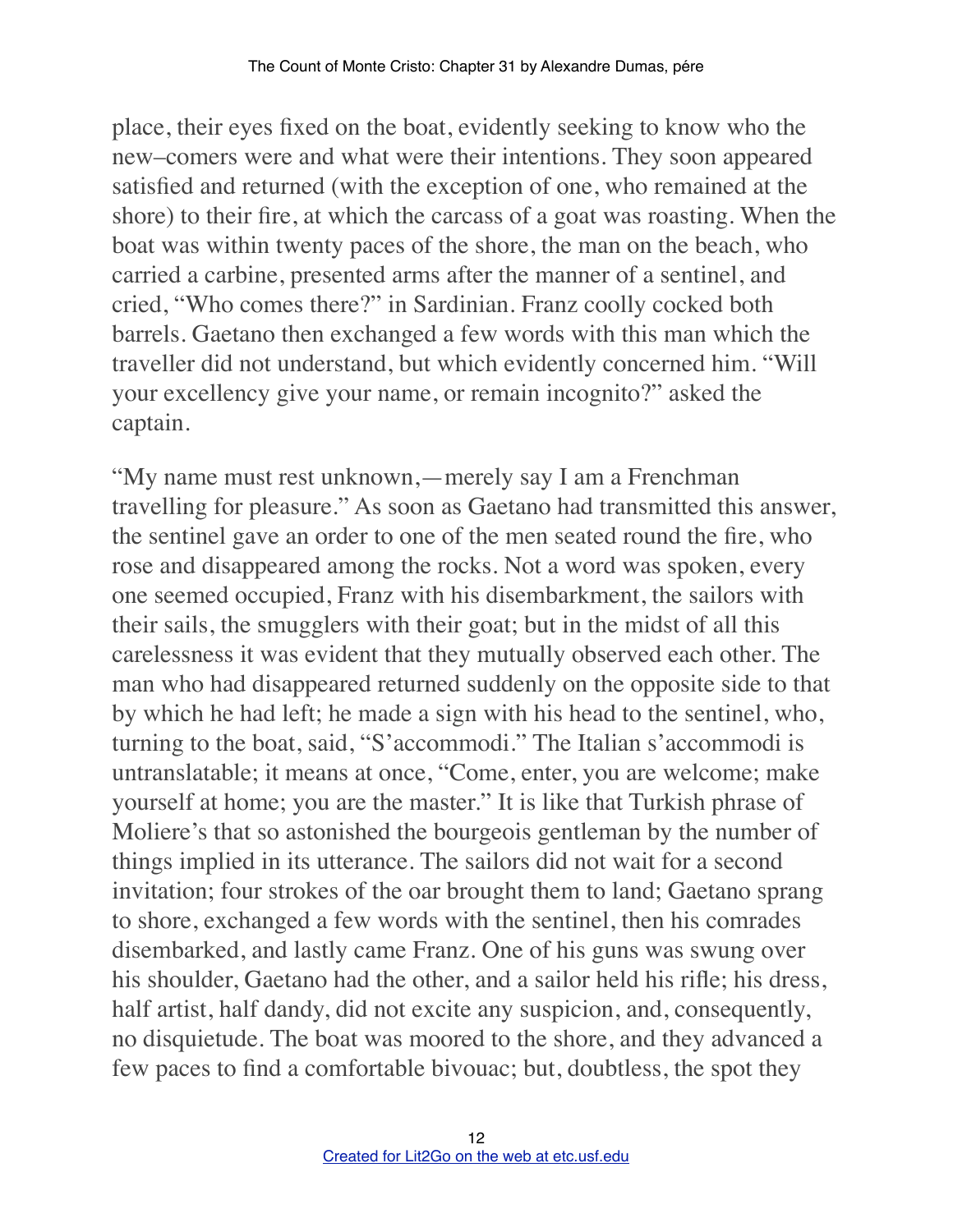chose did not suit the smuggler who filled the post of sentinel, for he cried out, "Not that way, if you please."

Gaetano faltered an excuse, and advanced to the opposite side, while two sailors kindled torches at the fire to light them on their way. They advanced about thirty paces, and then stopped at a small esplanade surrounded with rocks, in which seats had been cut, not unlike sentry– boxes. Around in the crevices of the rocks grew a few dwarf oaks and thick bushes of myrtles. Franz lowered a torch, and saw by the mass of cinders that had accumulated that he was not the first to discover this retreat, which was, doubtless, one of the halting–places of the wandering visitors of Monte Cristo. As for his suspicions, once on terra firma, once that he had seen the indifferent, if not friendly, appearance of his hosts, his anxiety had quite disappeared, or rather, at sight of the goat, had turned to appetite. He mentioned this to Gaetano, who replied that nothing could be more easy than to prepare a supper when they had in their boat, bread, wine, half a dozen partridges, and a good fire to roast them by. "Besides," added he, "if the smell of their roast meat tempts you, I will go and offer them two of our birds for a slice."

"You are a born diplomat," returned Franz; "go and try."

Meanwhile the sailors had collected dried sticks and branches with which they made a fire. Franz waited impatiently, inhaling the aroma of the roasted meat, when the captain returned with a mysterious air.

"Well," said Franz, "anything new?—do they refuse?"

"On the contrary," returned Gaetano, "the chief, who was told you were a young Frenchman, invites you to sup with him."

"Well," observed Franz, "this chief is very polite, and I see no objection —the more so as I bring my share of the supper."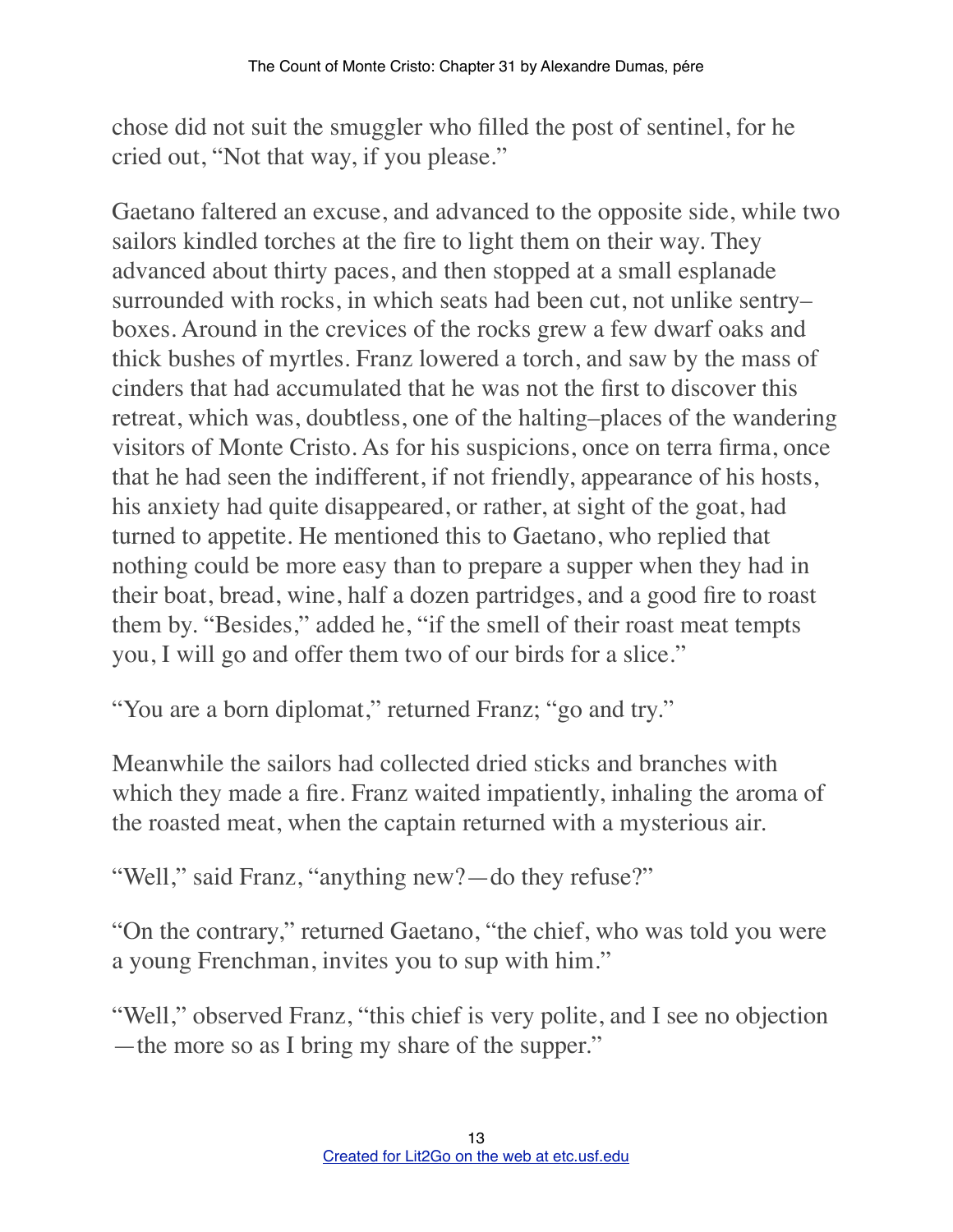"Oh, it is not that; he has plenty, and to spare, for supper; but he makes one condition, and rather a peculiar one, before he will receive you at his house."

"His house? Has he built one here, then?"

"No; but he has a very comfortable one all the same, so they say."

"You know this chief, then?"

"I have heard talk of him."

"Favorably or otherwise?"

"Both."

"The deuce!—and what is this condition?"

"That you are blindfolded, and do not take off the bandage until he himself bids you." Franz looked at Gaetano, to see, if possible, what he thought of this proposal. "Ah," replied he, guessing Franz's thought, "I know this is a serious matter."

"What should you do in my place?"

"I, who have nothing to lose,—I should go."

"You would accept?"

"Yes, were it only out of curiosity."

"There is something very peculiar about this chief, then?"

"Listen," said Gaetano, lowering his voice, "I do not know if what they say is true"—he stopped to see if any one was near.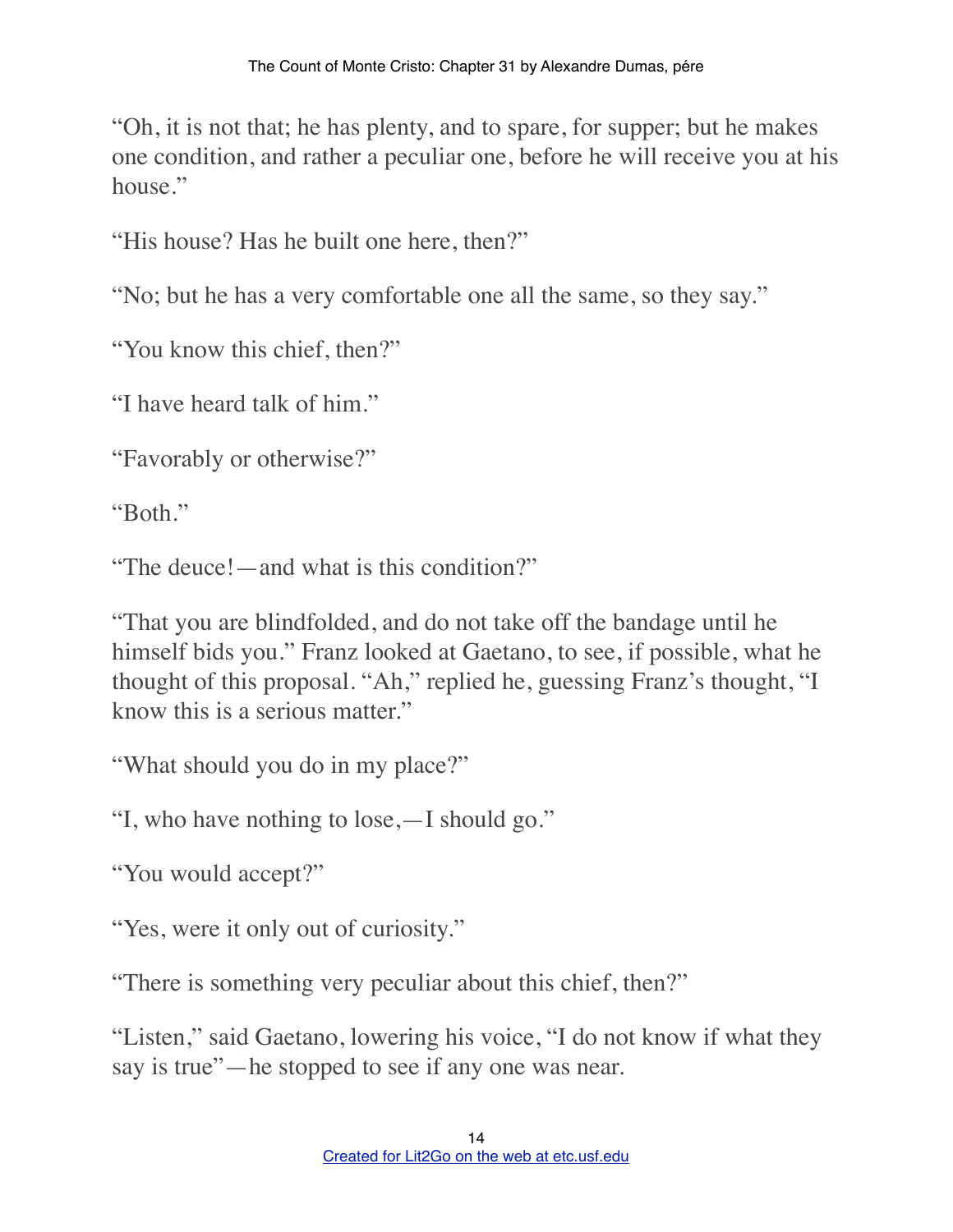"What do they say?"

"That this chief inhabits a cavern to which the Pitti Palace is nothing."

"What nonsense!" said Franz, reseating himself.

"It is no nonsense; it is quite true. Cama, the pilot of the Saint Ferdinand, went in once, and he came back amazed, vowing that such treasures were only to be heard of in fairy tales."

"Do you know," observed Franz, "that with such stories you make me think of Ali Baba's enchanted cavern?"

"I tell you what I have been told."

"Then you advise me to accept?"

"Oh, I don't say that; your excellency will do as you please; I should be sorry to advise you in the matter." Franz pondered the matter for a few moments, concluded that a man so rich could not have any intention of plundering him of what little he had, and seeing only the prospect of a good supper, accepted. Gaetano departed with the reply. Franz was prudent, and wished to learn all he possibly could concerning his host. He turned towards the sailor, who, during this dialogue, had sat gravely plucking the partridges with the air of a man proud of his office, and asked him how these men had landed, as no vessel of any kind was visible.

"Never mind that," returned the sailor, "I know their vessel."

"Is it a very beautiful vessel?"

"I would not wish for a better to sail round the world."

"Of what burden is she?"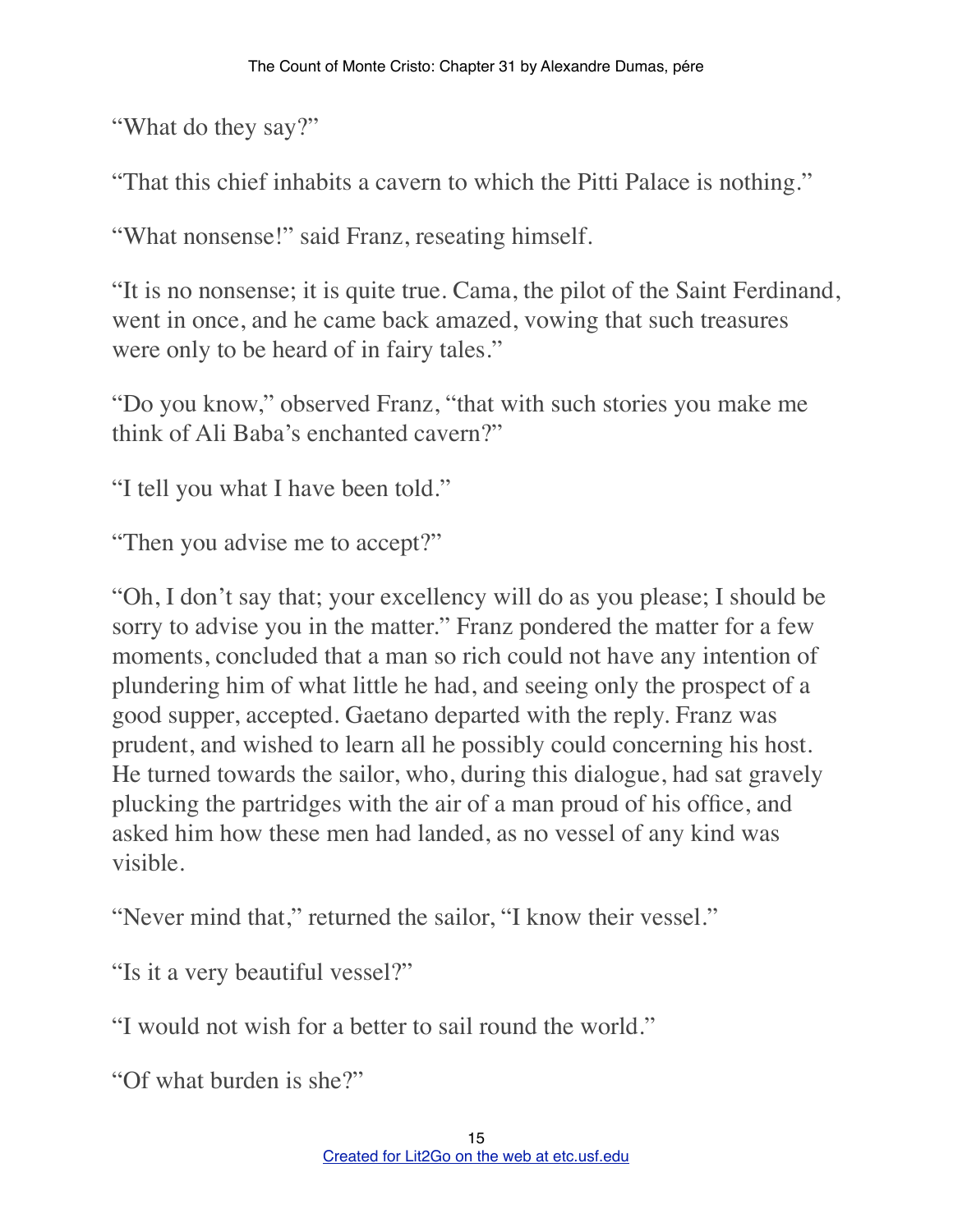"About a hundred tons; but she is built to stand any weather. She is what the English call a yacht."

"Where was she built?"

"I know not; but my own opinion is she is a Genoese."

"And how did a leader of smugglers," continued Franz, "venture to build a vessel designed for such a purpose at Genoa?"

"I did not say that the owner was a smuggler," replied the sailor.

"No; but Gaetano did, I thought."

"Gaetano had only seen the vessel from a distance, he had not then spoken to any one."

"And if this person be not a smuggler, who is he?"

"A wealthy signor, who travels for his pleasure."

"Come," thought Franz, "he is still more mysterious, since the two accounts do not agree."

"What is his name?"

"If you ask him he says Sinbad the Sailor; but I doubt if it be his real name."

"Sinbad the Sailor?"

"Yes."

"And where does he reside?"

"On the sea."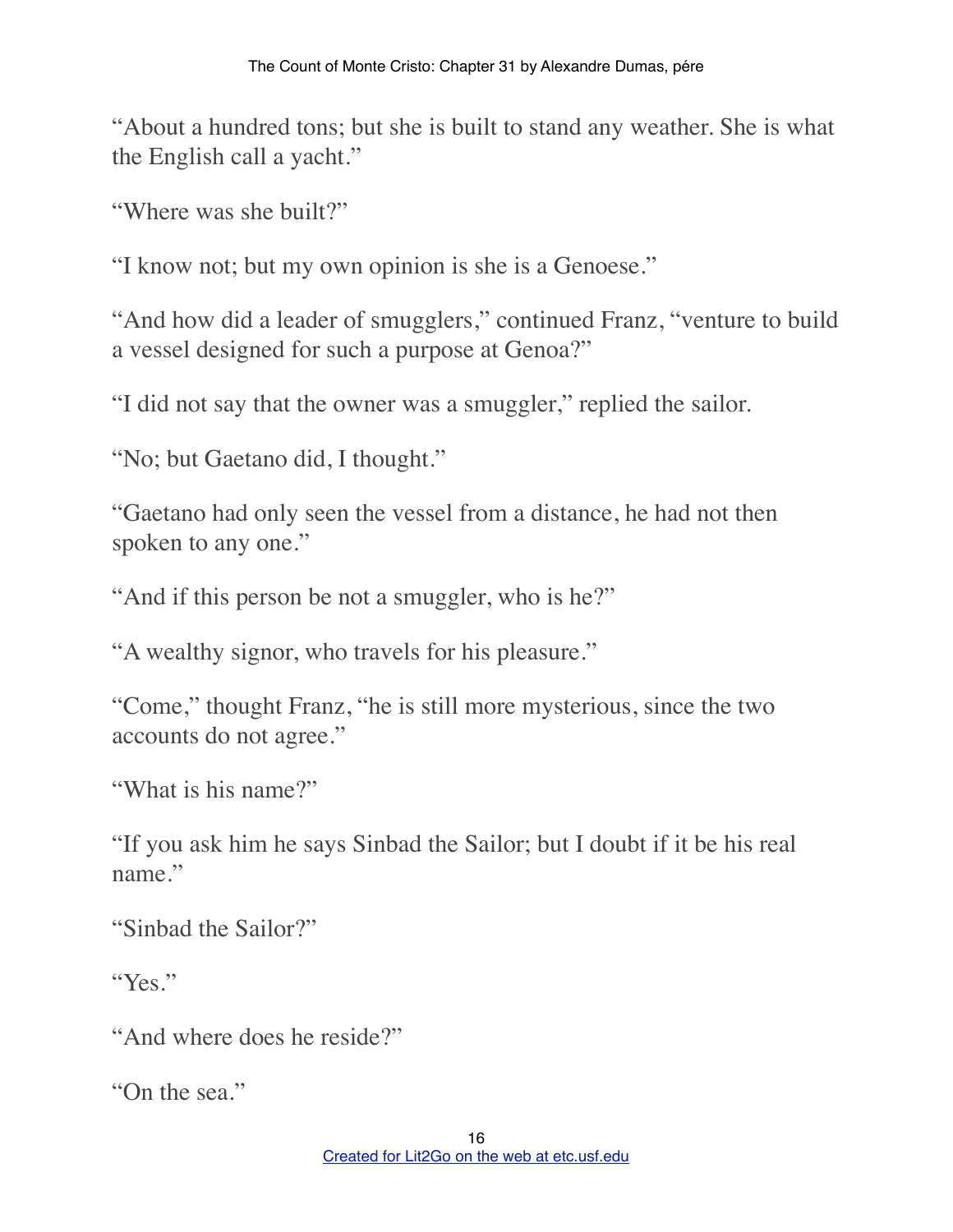"What country does he come from?"

"I do not know."

"Have you ever seen him?"

"Sometimes."

"What sort of a man is he?"

"Your excellency will judge for yourself."

"Where will he receive me?"

"No doubt in the subterranean palace Gaetano told you of."

"Have you never had the curiosity, when you have landed and found this island deserted, to seek for this enchanted palace?"

"Oh, yes, more than once, but always in vain; we examined the grotto all over, but we never could find the slightest trace of any opening; they say that the door is not opened by a key, but a magic word."

"Decidedly," muttered Franz, "this is an Arabian Nights' adventure."

"His excellency waits for you," said a voice, which he recognized as that of the sentinel. He was accompanied by two of the yacht's crew. Franz drew his handkerchief from his pocket, and presented it to the man who had spoken to him. Without uttering a word, they bandaged his eyes with a care that showed their apprehensions of his committing some indiscretion. Afterwards he was made to promise that he would not make the least attempt to raise the bandage. He promised. Then his two guides took his arms, and he went on, guided by them, and preceded by the sentinel. After going about thirty paces, he smelt the appetizing odor of the kid that was roasting, and knew thus that he was passing the bivouac;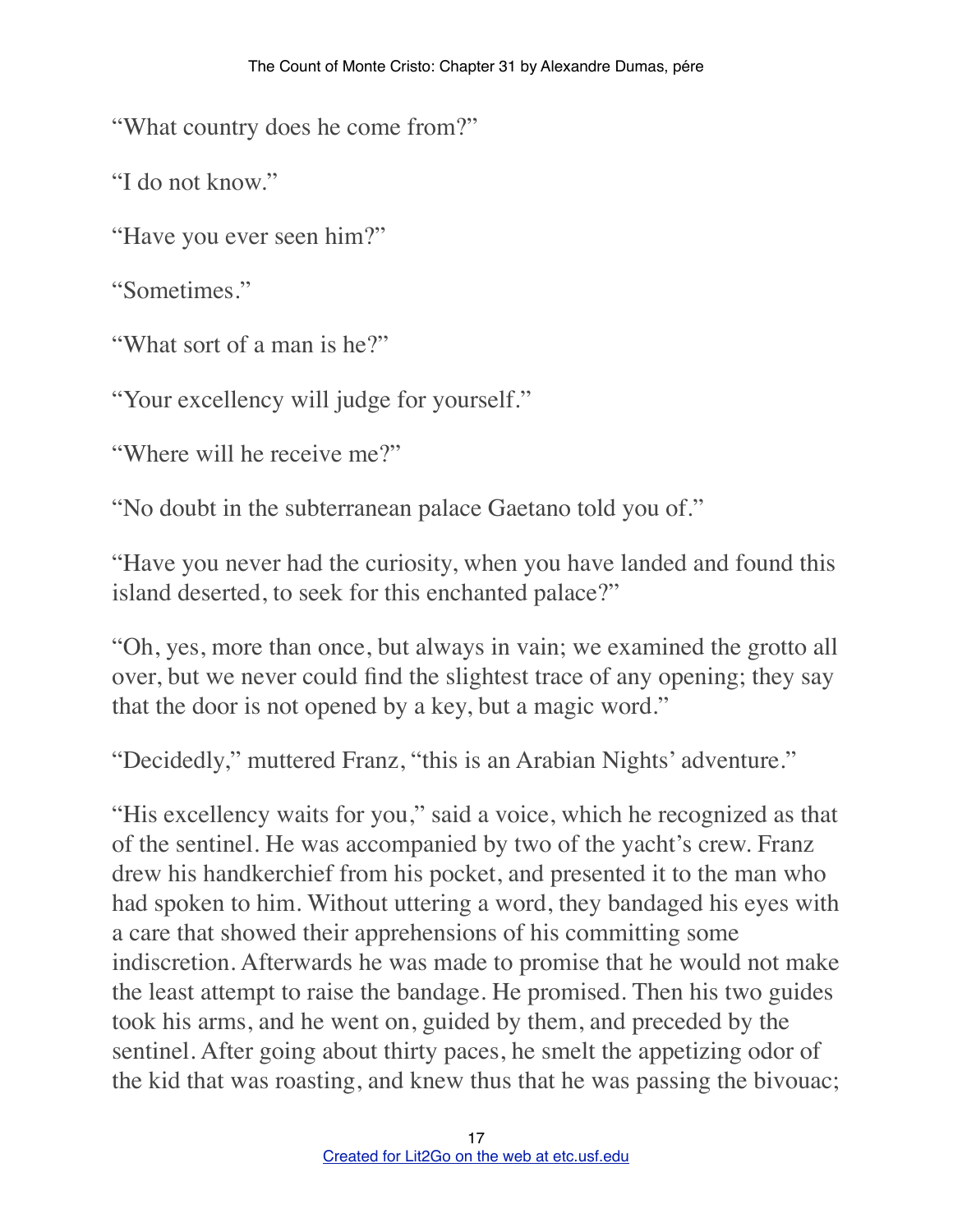they then led him on about fifty paces farther, evidently advancing towards that part of the shore where they would not allow Gaetano to go —a refusal he could now comprehend. Presently, by a change in the atmosphere, he knew that they were entering a cave; after going on for a few seconds more he heard a crackling, and it seemed to him as though the atmosphere again changed, and became balmy and perfumed. At length his feet touched on a thick and soft carpet, and his guides let go their hold of him. There was a moment's silence, and then a voice, in excellent French, although, with a foreign accent, said, "Welcome, sir. I beg you will remove your bandage." It may be supposed, then, Franz did not wait for a repetition of this permission, but took off the handkerchief, and found himself in the presence of a man from thirtyeight to forty years of age, dressed in a Tunisian costume—that is to say, a red cap with a long blue silk tassel, a vest of black cloth embroidered with gold, pantaloons of deep red, large and full gaiters of the same color, embroidered with gold like the vest, and yellow slippers; he had a splendid cashmere round his waist, and a small sharp and crooked cangiar was passed through his girdle. Although of a paleness that was almost livid, this man had a remarkably handsome face; his eyes were penetrating and sparkling; his nose, quite straight, and projecting direct from the brow, was of the pure Greek type, while his teeth, as white as pearls, were set off to admiration by the black mustache that encircled them.

His pallor was so peculiar, that it seemed to pertain to one who had been long entombed, and who was incapable of resuming the healthy glow and hue of life. He was not particularly tall, but extremely well made, and, like the men of the south, had small hands and feet. But what astonished Franz, who had treated Gaetano's description as a fable, was the splendor of the apartment in which he found himself. The entire chamber was lined with crimson brocade, worked with flowers of gold. In a recess was a kind of divan, surmounted with a stand of Arabian swords in silver scabbards, and the handles resplendent with gems; from the ceiling hung a lamp of Venetian glass, of beautiful shape and color,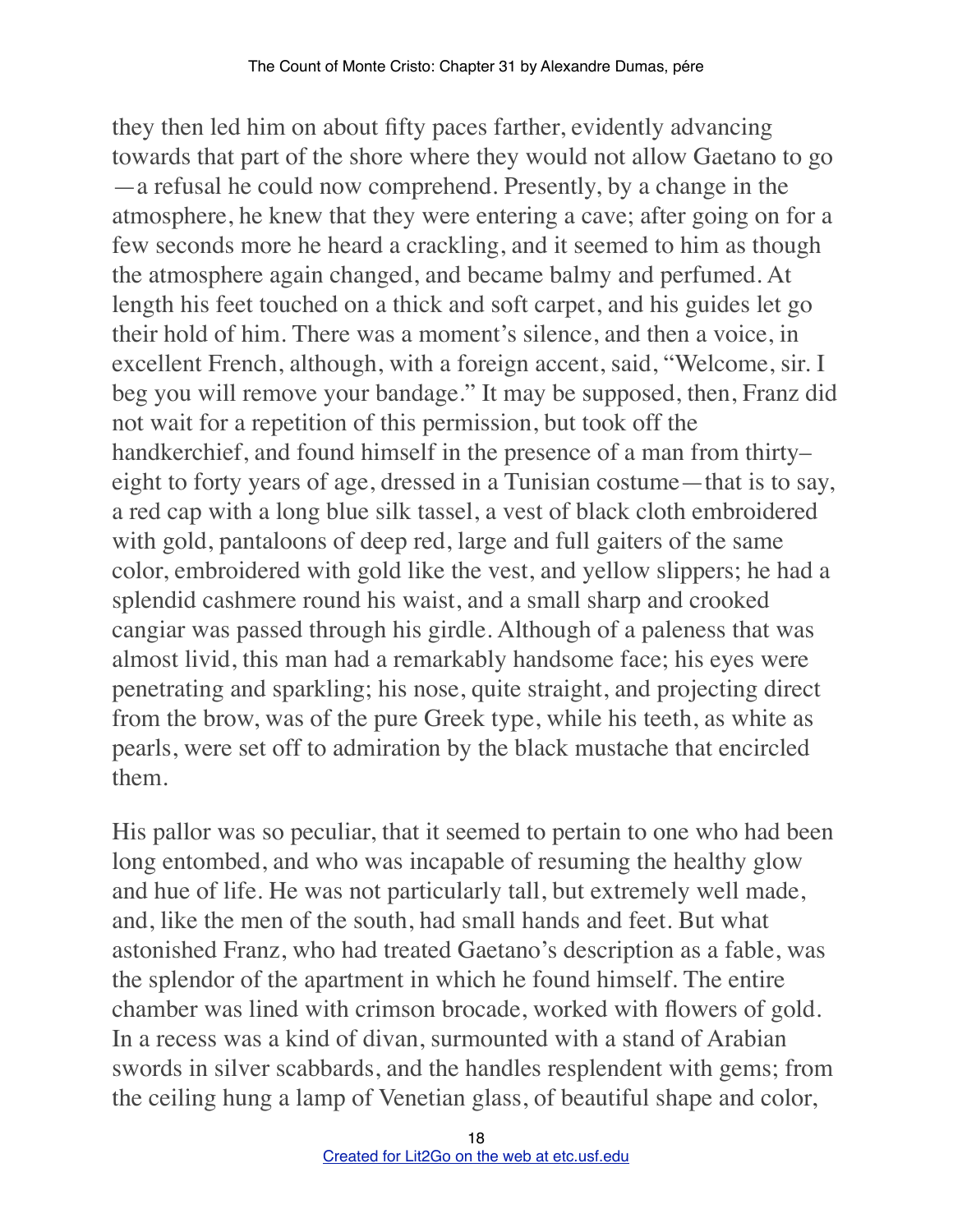while the feet rested on a Turkey carpet, in which they sunk to the instep; tapestry hung before the door by which Franz had entered, and also in front of another door, leading into a second apartment which seemed to be brilliantly illuminated. The host gave Franz time to recover from his surprise, and, moreover, returned look for look, not even taking his eyes off him. "Sir," he said, after a pause, "a thousand excuses for the precaution taken in your introduction hither; but as, during the greater portion of the year, this island is deserted, if the secret of this abode were discovered. I should doubtless, find on my return my temporary retirement in a state of great disorder, which would be exceedingly annoying, not for the loss it occasioned me, but because I should not have the certainty I now possess of separating myself from all the rest of mankind at pleasure. Let me now endeavor to make you forget this temporary unpleasantness, and offer you what no doubt you did not expect to find here—that is to say, a tolerable supper and pretty comfortable beds."

"Ma foi, my dear sir," replied Franz, "make no apologies. I have always observed that they bandage people's eyes who penetrate enchanted palaces, for instance, those of Raoul in the 'Huguenots,' and really I have nothing to complain of, for what I see makes me think of the wonders of the 'Arabian Nights.'"

"Alas, I may say with Lucullus, if I could have anticipated the honor of your visit, I would have prepared for it. But such as is my hermitage, it is at your disposal; such as is my supper, it is yours to share, if you will. Ali, is the supper ready?" At this moment the tapestry moved aside, and a Nubian, black as ebony, and dressed in a plain white tunic, made a sign to his master that all was prepared in the dining–room. "Now," said the unknown to Franz, "I do not know if you are of my opinion, but I think nothing is more annoying than to remain two or three hours together without knowing by name or appellation how to address one another. Pray observe, that I too much respect the laws of hospitality to ask your name or title. I only request you to give me one by which I may have the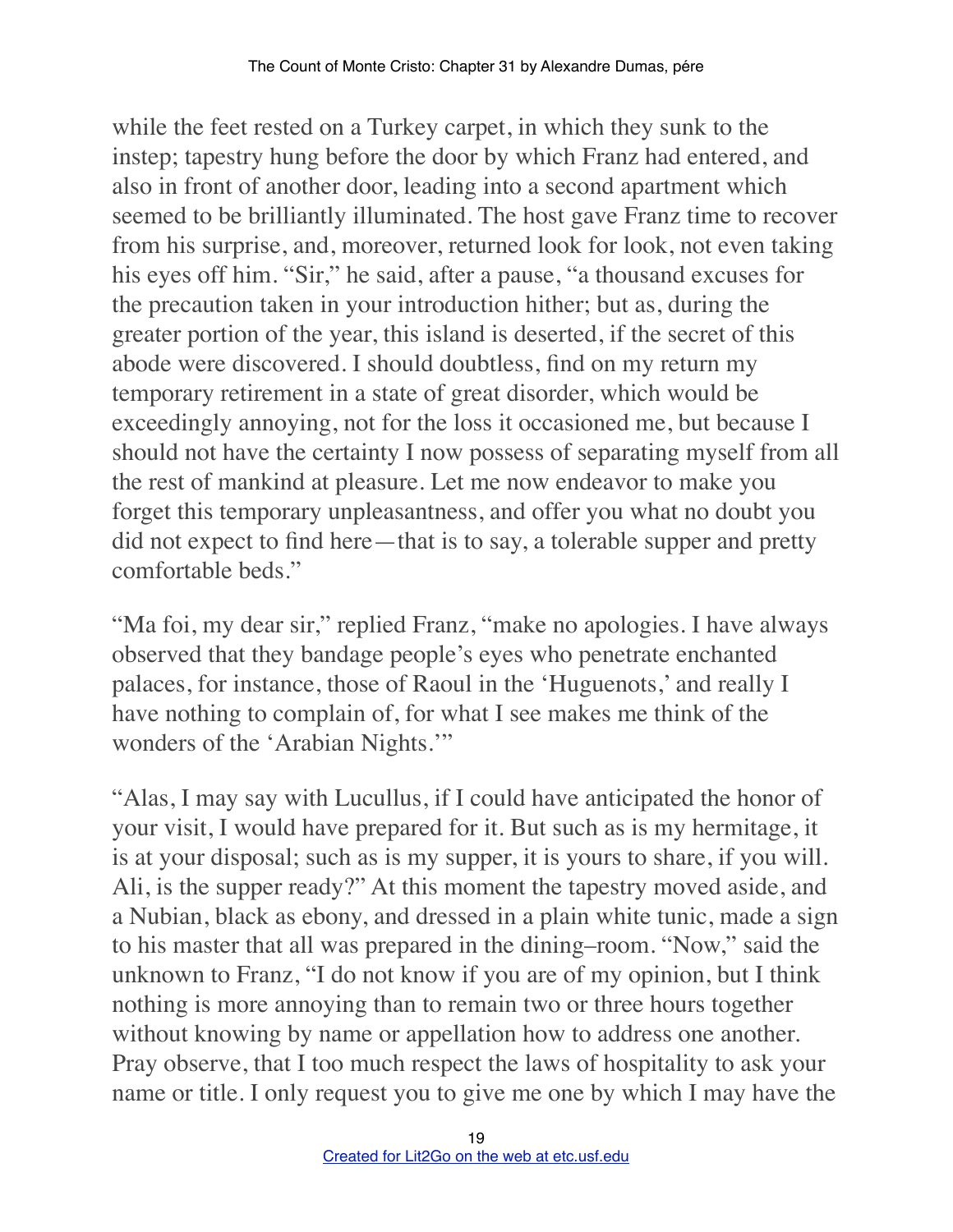pleasure of addressing you. As for myself, that I may put you at your ease, I tell you that I am generally called 'Sinbad the Sailor.'"

"And I," replied Franz, "will tell you, as I only require his wonderful lamp to make me precisely like Aladdin, that I see no reason why at this moment I should not be called Aladdin. That will keep us from going away from the East whither I am tempted to think I have been conveyed by some good genius."

"Well, then, Signor Aladdin," replied the singular amphitryon, "you heard our repast announced, will you now take the trouble to enter the dining–room, your humble servant going first to show the way?" At these words, moving aside the tapestry, Sinbad preceded his guest. Franz now looked upon another scene of enchantment; the table was splendidly covered, and once convinced of this important point he cast his eyes around him. The dining–room was scarcely less striking than the room he had just left; it was entirely of marble, with antique bas– reliefs of priceless value; and at the four corners of this apartment, which was oblong, were four magnificent statues, having baskets in their hands. These baskets contained four pyramids of most splendid fruit; there were Sicily pine–apples, pomegranates from Malaga, oranges from the Balearic Isles, peaches from France, and dates from Tunis. The supper consisted of a roast pheasant garnished with Corsican blackbirds; a boar's ham with jelly, a quarter of a kid with tartar sauce, a glorious turbot, and a gigantic lobster. Between these large dishes were smaller ones containing various dainties. The dishes were of silver, and the plates of Japanese china.

Franz rubbed his eyes in order to assure himself that this was not a dream. Ali alone was present to wait at table, and acquitted himself so admirably, that the guest complimented his host thereupon. "Yes," replied he, while he did the honors of the supper with much ease and grace—"yes, he is a poor devil who is much devoted to me, and does all he can to prove it. He remembers that I saved his life, and as he has a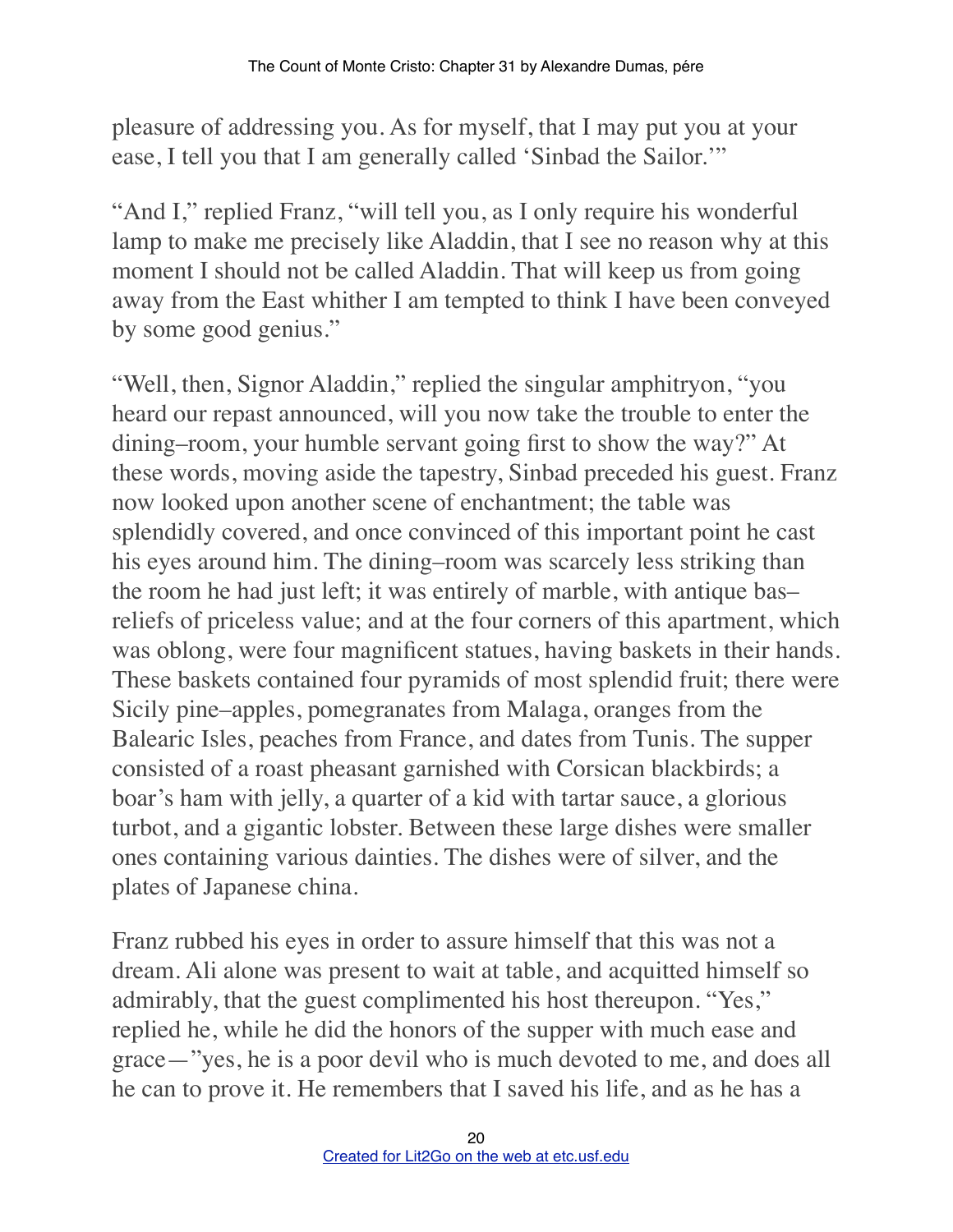regard for his head, he feels some gratitude towards me for having kept it on his shoulders." Ali approached his master, took his hand, and kissed it.

"Would it be impertinent, Signor Sinbad," said Franz, "to ask you the particulars of this kindness?"

"Oh, they are simple enough," replied the host. "It seems the fellow had been caught wandering nearer to the harem of the Bey of Tunis than etiquette permits to one of his color, and he was condemned by the bey to have his tongue cut out, and his hand and head cut off; the tongue the first day, the hand the second, and the head the third. I always had a desire to have a mute in my service, so learning the day his tongue was cut out, I went to the bey, and proposed to give him for Ali a splendid double–barreled gun which I knew he was very desirous of having. He hesitated a moment, he was so very desirous to complete the poor devil's punishment. But when I added to the gun an English cutlass with which I had shivered his highness's yataghan to pieces, the bey yielded, and agreed to forgive the hand and head, but on condition that the poor fellow never again set foot in Tunis. This was a useless clause in the bargain, for whenever the coward sees the first glimpse of the shores of Africa, he runs down below, and can only be induced to appear again when we are out of sight of that quarter of the globe."

Franz remained a moment silent and pensive, hardly knowing what to think of the half–kindness, half–cruelty, with which his host related the brief narrative. "And like the celebrated sailor whose name you have assumed," he said, by way of changing the conversation, "you pass your life in travelling?"

"Yes. I made a vow at a time when I little thought I should ever be able to accomplish it," said the unknown with a singular smile; "and I made some others also which I hope I may fulfil in due season." Although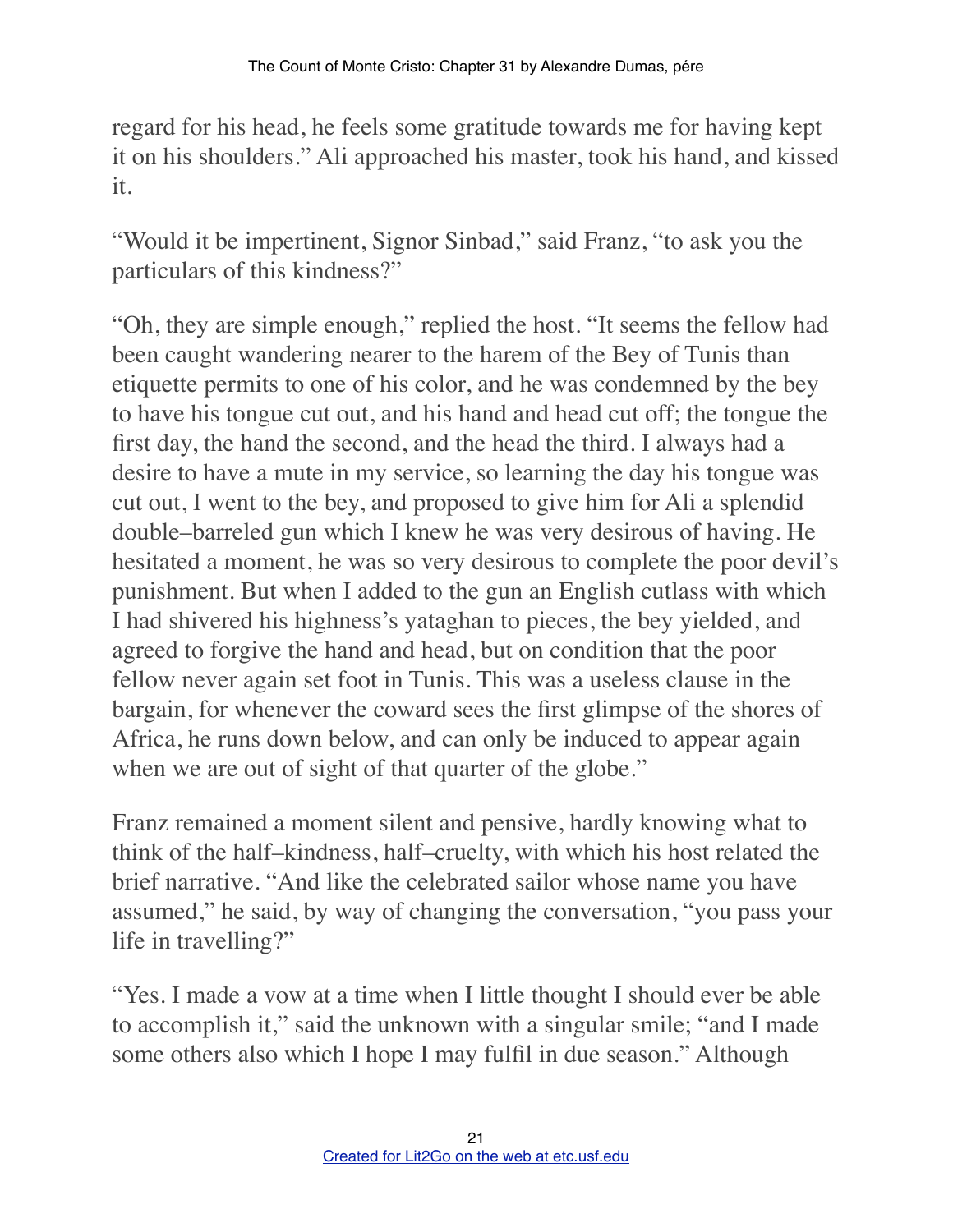Sinbad pronounced these words with much calmness, his eyes gave forth gleams of extraordinary ferocity.

"You have suffered a great deal, sir?" said Franz inquiringly.

Sinbad started and looked fixedly at him, as he replied, "What makes you suppose so?"

"Everything," answered Franz,—"your voice, your look, your pallid complexion, and even the life you lead."

"I?—I live the happiest life possible, the real life of a pasha. I am king of all creation. I am pleased with one place, and stay there; I get tired of it, and leave it; I am free as a bird and have wings like one; my attendants obey my slightest wish. Sometimes I amuse myself by delivering some bandit or criminal from the bonds of the law. Then I have my mode of dispensing justice, silent and sure, without respite or appeal, which condemns or pardons, and which no one sees. Ah, if you had tasted my life, you would not desire any other, and would never return to the world unless you had some great project to accomplish there."

"Revenge, for instance!" observed Franz.

The unknown fixed on the young man one of those looks which penetrate into the depth of the heart and thoughts. "And why revenge?" he asked.

"Because," replied Franz, "you seem to me like a man who, persecuted by society, has a fearful account to settle with it."

"Ah," responded Sinbad, laughing with his singular laugh which displayed his white and sharp teeth. "You have not guessed rightly. Such as you see me I am, a sort of philosopher, and one day perhaps I shall go to Paris to rival Monsieur Appert, and the little man in the blue cloak."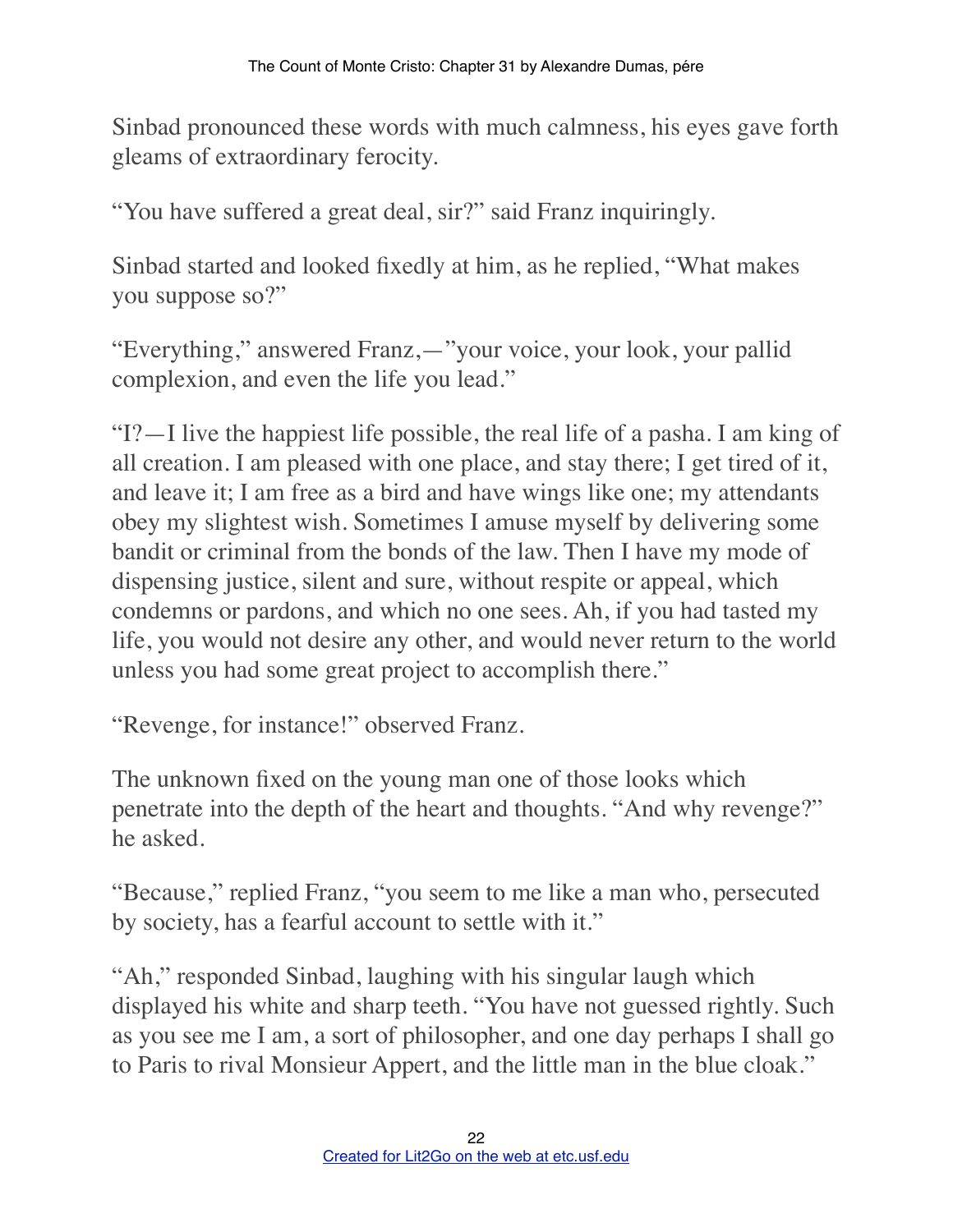"And will that be the first time you ever took that journey?"

"Yes; it will. I must seem to you by no means curious, but I assure you that it is not my fault I have delayed it so long—it will happen one day or the other."

"And do you propose to make this journey very shortly?"

"I do not know; it depends on circumstances which depend on certain arrangements."

"I should like to be there at the time you come, and I will endeavor to repay you, as far as lies in my power, for your liberal hospitality displayed to me at Monte Cristo."

"I should avail myself of your offer with pleasure," replied the host, "but, unfortunately, if I go there, it will be, in all probability, incognito."

The supper appeared to have been supplied solely for Franz, for the unknown scarcely touched one or two dishes of the splendid banquet to which his guest did ample justice. Then Ali brought on the dessert, or rather took the baskets from the hands of the statues and placed them on the table. Between the two baskets he placed a small silver cup with a silver cover. The care with which Ali placed this cup on the table roused Franz's curiosity. He raised the cover and saw a kind of greenish paste, something like preserved angelica, but which was perfectly unknown to him. He replaced the lid, as ignorant of what the cup contained as he was before he had looked at it, and then casting his eyes towards his host he saw him smile at his disappointment. "You cannot guess," said he, "what there is in that small vase, can you?"

"No, I really cannot."

"Well, then, that green preserve is nothing less than the ambrosia which Hebe served at the table of Jupiter."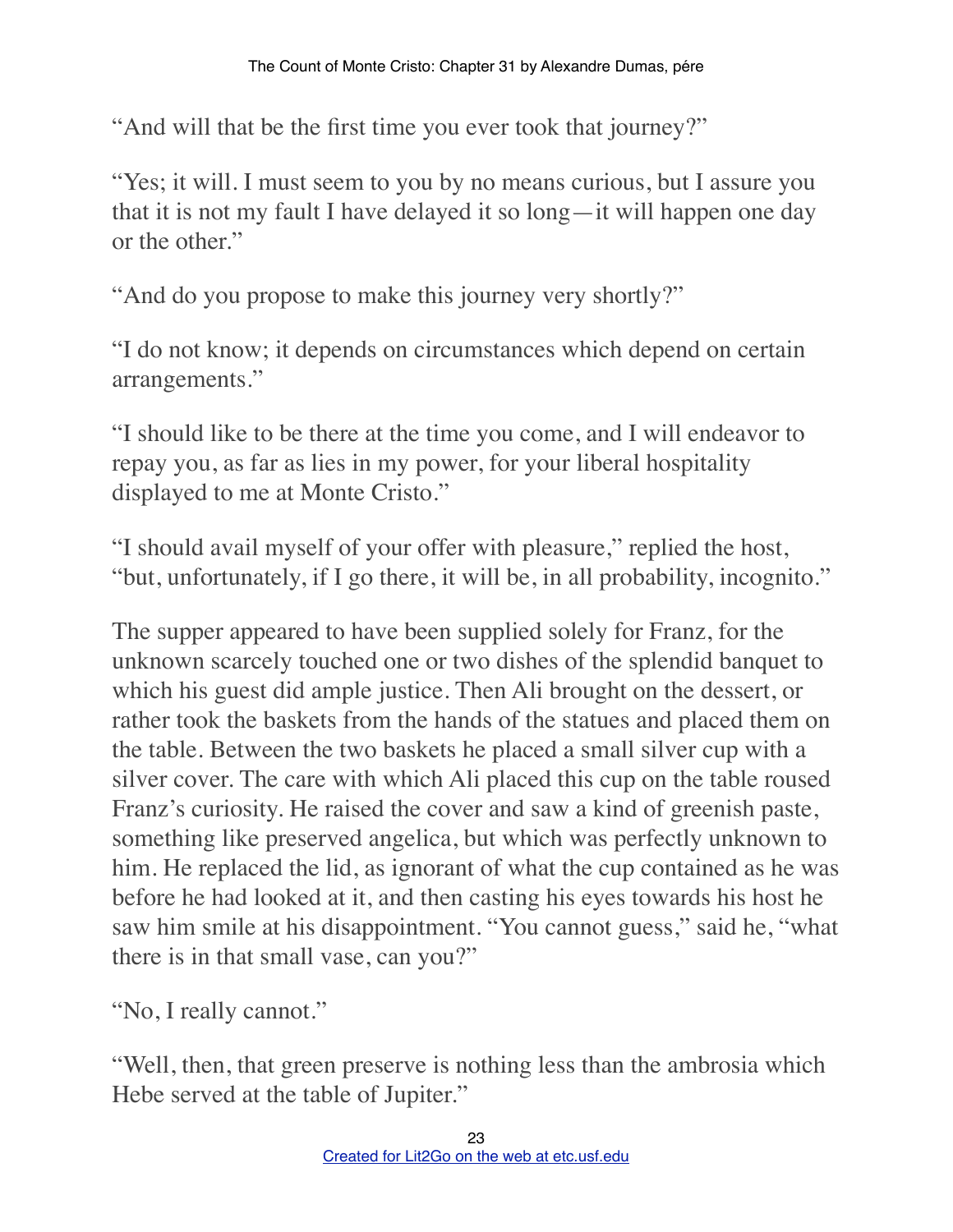"But," replied Franz, "this ambrosia, no doubt, in passing through mortal hands has lost its heavenly appellation and assumed a human name; in vulgar phrase, what may you term this composition, for which, to tell the truth, I do not feel any particular desire?"

"Ah, thus it is that our material origin is revealed," cried Sinbad; "we frequently pass so near to happiness without seeing, without regarding it, or if we do see and regard it, yet without recognizing it. Are you a man for the substantials, and is gold your god? taste this, and the mines of Peru, Guzerat, and Golconda are opened to you. Are you a man of imagination—a poet? taste this, and the boundaries of possibility disappear; the fields of infinite space open to you, you advance free in heart, free in mind, into the boundless realms of unfettered revery. Are you ambitious, and do you seek after the greatnesses of the earth? taste this, and in an hour you will be a king, not a king of a petty kingdom hidden in some corner of Europe like France, Spain, or England, but king of the world, king of the universe, king of creation; without bowing at the feet of Satan, you will be king and master of all the kingdoms of the earth. Is it not tempting what I offer you, and is it not an easy thing, since it is only to do thus? look!" At these words he uncovered the small cup which contained the substance so lauded, took a teaspoonful of the magic sweetmeat, raised it to his lips, and swallowed it slowly with his eyes half shut and his head bent backwards. Franz did not disturb him whilst he absorbed his favorite sweetmeat, but when he had finished, he inquired,—"What, then, is this precious stuff?"

"Did you ever hear," he replied, "of the Old Man of the Mountain, who attempted to assassinate Philip Augustus?"

"Of course I have."

"Well, you know he reigned over a rich valley which was overhung by the mountain whence he derived his picturesque name. In this valley were magnificent gardens planted by Hassen–ben–Sabah, and in these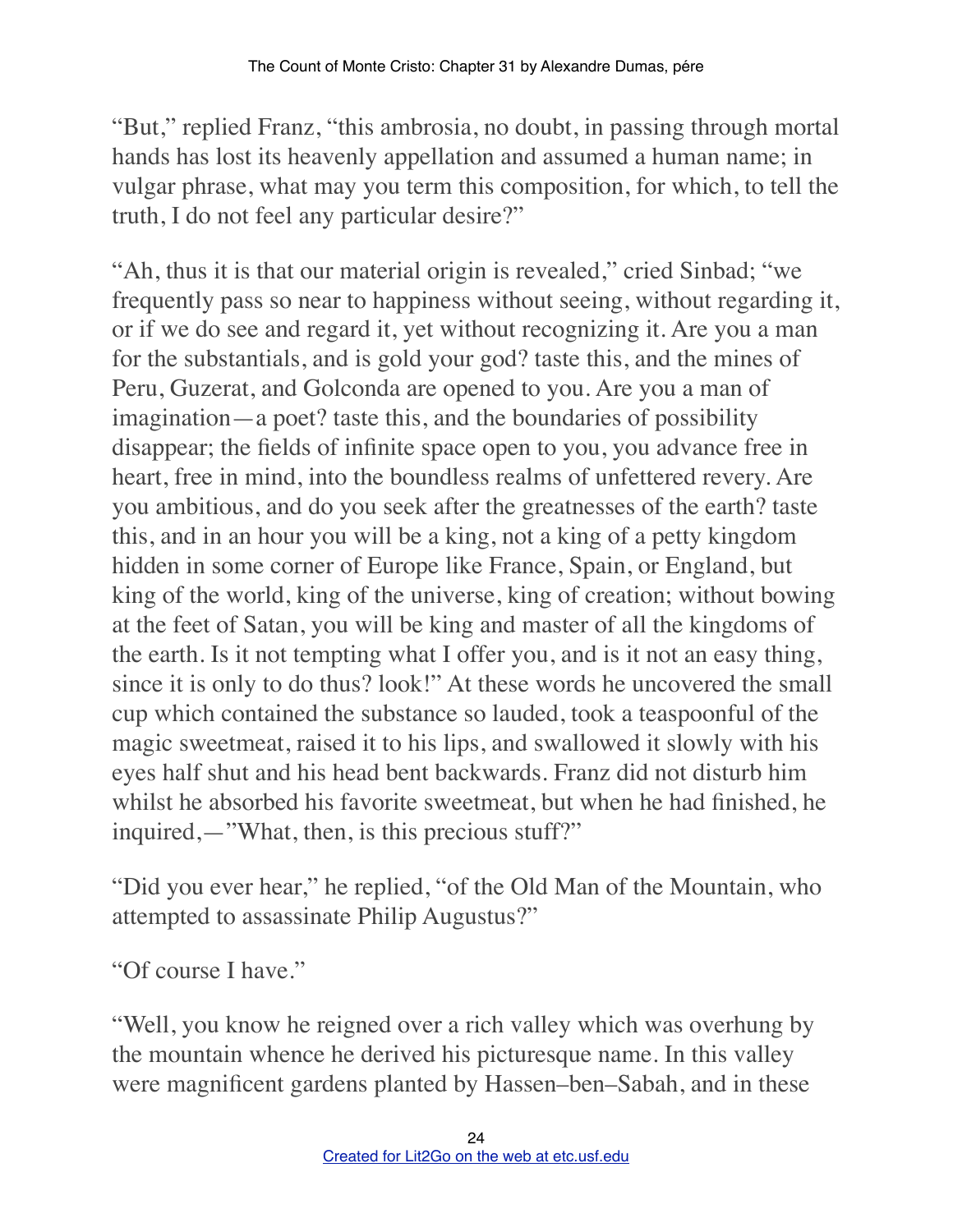gardens isolated pavilions. Into these pavilions he admitted the elect, and there, says Marco Polo, gave them to eat a certain herb, which transported them to Paradise, in the midst of ever–blooming shrubs, ever–ripe fruit, and ever–lovely virgins. What these happy persons took for reality was but a dream; but it was a dream so soft, so voluptuous, so enthralling, that they sold themselves body and soul to him who gave it to them, and obedient to his orders as to those of a deity, struck down the designated victim, died in torture without a murmur, believing that the death they underwent was but a quick transition to that life of delights of which the holy herb, now before you had given them a slight foretaste."

"Then," cried Franz, "it is hashish! I know that—by name at least."

"That is it precisely, Signor Aladdin; it is hashish—the purest and most unadulterated hashish of Alexandria,—the hashish of Abou–Gor, the celebrated maker, the only man, the man to whom there should be built a palace, inscribed with these words, 'A grateful world to the dealer in happiness."

"Do you know," said Franz, "I have a very great inclination to judge for myself of the truth or exaggeration of your eulogies."

"Judge for yourself, Signor Aladdin—judge, but do not confine yourself to one trial. Like everything else, we must habituate the senses to a fresh impression, gentle or violent, sad or joyous. There is a struggle in nature against this divine substance,—in nature which is not made for joy and clings to pain. Nature subdued must yield in the combat, the dream must succeed to reality, and then the dream reigns supreme, then the dream becomes life, and life becomes the dream. But what changes occur! It is only by comparing the pains of actual being with the joys of the assumed existence, that you would desire to live no longer, but to dream thus forever. When you return to this mundane sphere from your visionary world, you would seem to leave a Neapolitan spring for a Lapland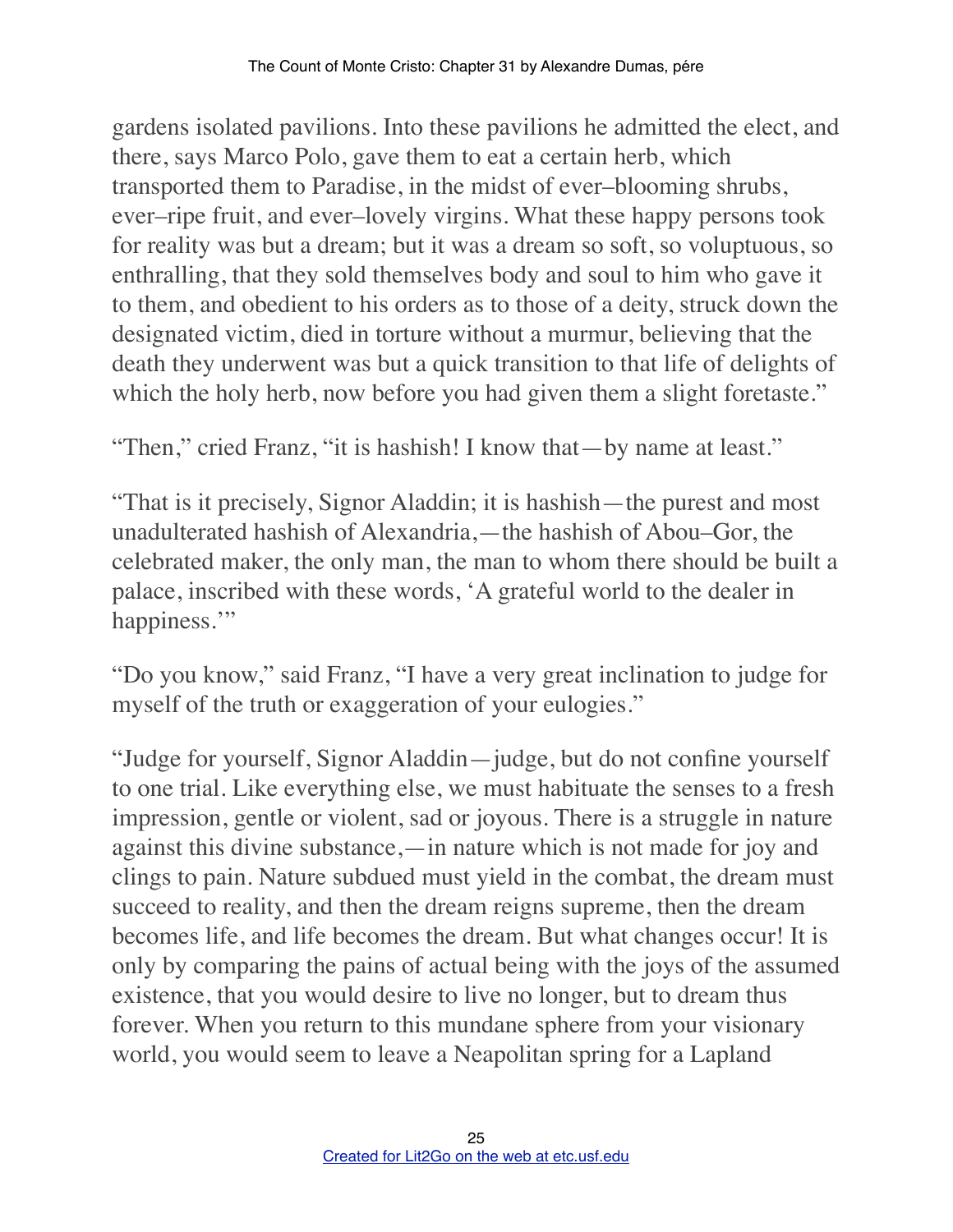winter—to quit paradise for earth—heaven for hell! Taste the hashish, guest of mine—taste the hashish."

Franz's only reply was to take a teaspoonful of the marvellous preparation, about as much in quantity as his host had eaten, and lift it to his mouth. "Diable!" he said, after having swallowed the divine preserve. "I do not know if the result will be as agreeable as you describe, but the thing does not appear to me as palatable as you say."

"Because your palate his not yet been attuned to the sublimity of the substances it flavors. Tell me, the first time you tasted oysters, tea, porter, truffles, and sundry other dainties which you now adore, did you like them? Could you comprehend how the Romans stuffed their pheasants with assafoetida, and the Chinese eat swallows' nests? Eh? no! Well, it is the same with hashish; only eat for a week, and nothing in the world will seem to you to equal the delicacy of its flavor, which now appears to you flat and distasteful. Let us now go into the adjoining chamber, which is your apartment, and Ali will bring us coffee and pipes." They both arose, and while he who called himself Sinbad—and whom we have occasionally named so, that we might, like his guest, have some title by which to distinguish him—gave some orders to the servant, Franz entered still another apartment. It was simply yet richly furnished. It was round, and a large divan completely encircled it. Divan, walls, ceiling, floor, were all covered with magnificent skins as soft and downy as the richest carpets; there were heavy–maned lion–skins from Atlas, striped tiger–skins from Bengal; panther–skins from the Cape, spotted beautifully, like those that appeared to Dante; bear–skins from Siberia, fox–skins from Norway, and so on; and all these skins were strewn in profusion one on the other, so that it seemed like walking over the most mossy turf, or reclining on the most luxurious bed. Both laid themselves down on the divan; chibouques with jasmine tubes and amber mouthpieces were within reach, and all prepared so that there was no need to smoke the same pipe twice. Each of them took one, which Ali lighted and then retired to prepare the coffee. There was a moment's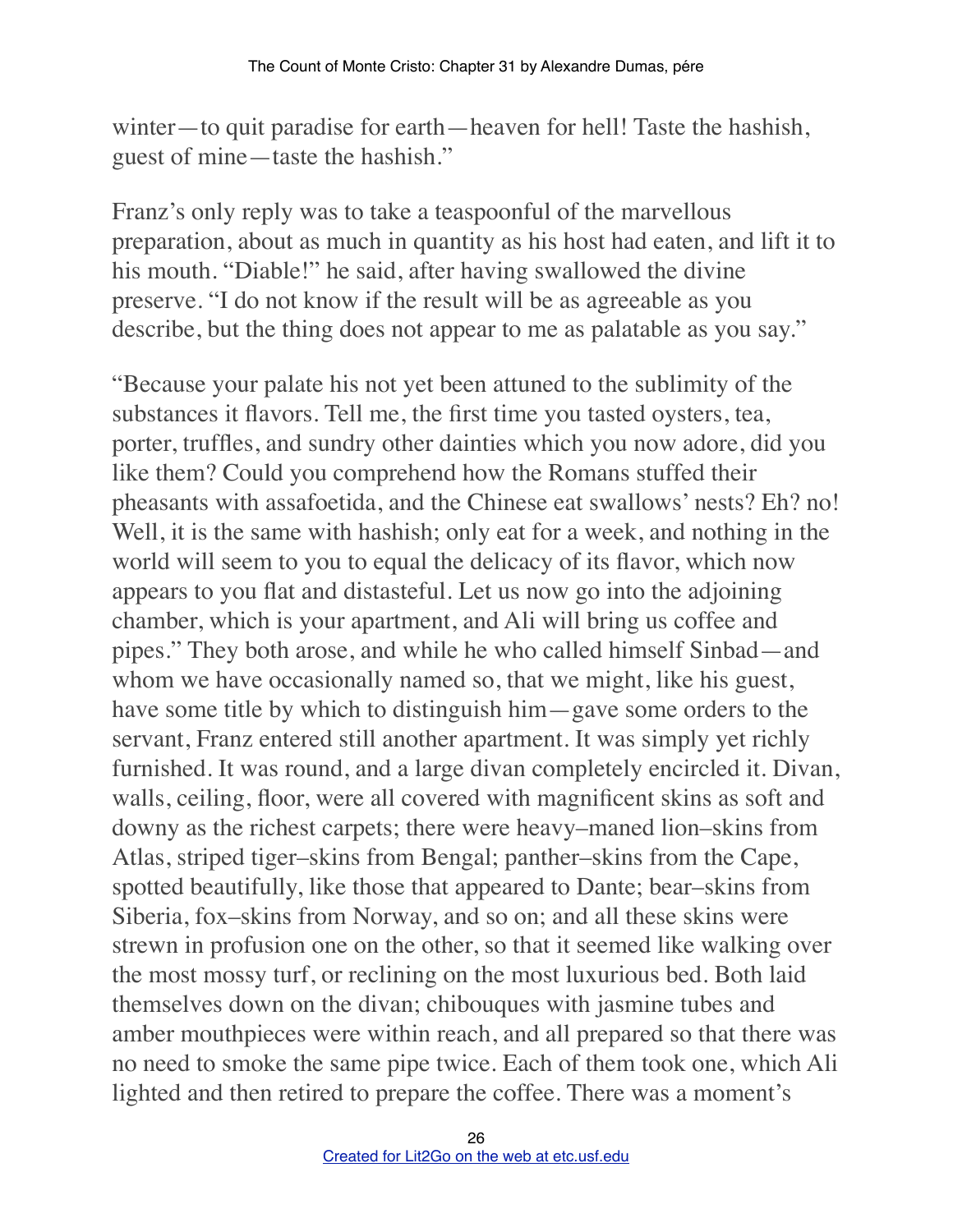silence, during which Sinbad gave himself up to thoughts that seemed to occupy him incessantly, even in the midst of his conversation; and Franz abandoned himself to that mute revery, into which we always sink when smoking excellent tobacco, which seems to remove with its fume all the troubles of the mind, and to give the smoker in exchange all the visions of the soul. Ali brought in the coffee. "How do you take it?" inquired the unknown; "in the French or Turkish style, strong or weak, sugar or none, cool or boiling? As you please; it is ready in all ways."

"I will take it in the Turkish style," replied Franz.

"And you are right," said his host; "it shows you have a tendency for an Oriental life. Ah, those Orientals; they are the only men who know how to live. As for me," he added, with one of those singular smiles which did not escape the young man, "when I have completed my affairs in Paris, I shall go and die in the East; and should you wish to see me again, you must seek me at Cairo, Bagdad, or Ispahan."

"Ma foi," said Franz, "it would be the easiest thing in the world; for I feel eagle's wings springing out at my shoulders, and with those wings I could make a tour of the world in four and twenty hours."

"Ah, yes, the hashish is beginning its work. Well, unfurl your wings, and fly into superhuman regions; fear nothing, there is a watch over you; and if your wings, like those of Icarus, melt before the sun, we are here to ease your fall." He then said something in Arabic to Ali, who made a sign of obedience and withdrew, but not to any distance. As to Franz a strange transformation had taken place in him. All the bodily fatigue of the day, all the preoccupation of mind which the events of the evening had brought on, disappeared as they do at the first approach of sleep, when we are still sufficiently conscious to be aware of the coming of slumber. His body seemed to acquire an airy lightness, his perception brightened in a remarkable manner, his senses seemed to redouble their power, the horizon continued to expand; but it was not the gloomy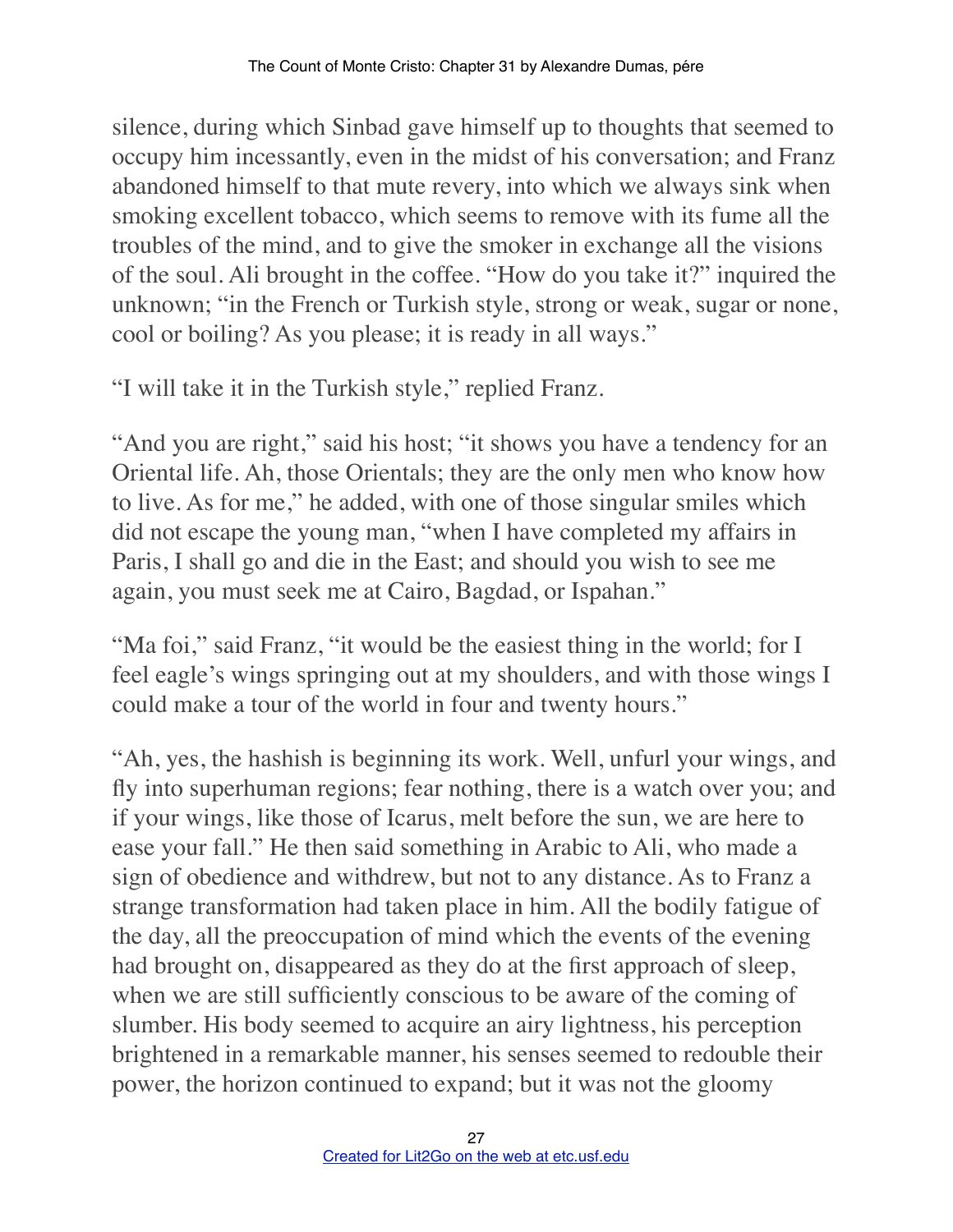horizon of vague alarms, and which he had seen before he slept, but a blue, transparent, unbounded horizon, with all the blue of the ocean, all the spangles of the sun, all the perfumes of the summer breeze; then, in the midst of the songs of his sailors,—songs so clear and sonorous, that they would have made a divine harmony had their notes been taken down,—he saw the Island of Monte Cristo, no longer as a threatening rock in the midst of the waves, but as an oasis in the desert; then, as his boat drew nearer, the songs became louder, for an enchanting and mysterious harmony rose to heaven, as if some Loreley had decreed to attract a soul thither, or Amphion, the enchanter, intended there to build a city.

At length the boat touched the shore, but without effort, without shock, as lips touch lips; and he entered the grotto amidst continued strains of most delicious melody. He descended, or rather seemed to descend, several steps, inhaling the fresh and balmy air, like that which may be supposed to reign around the grotto of Circe, formed from such perfumes as set the mind a dreaming, and such fires as burn the very senses; and he saw again all he had seen before his sleep, from Sinbad, his singular host, to Ali, the mute attendant; then all seemed to fade away and become confused before his eyes, like the last shadows of the magic lantern before it is extinguished, and he was again in the chamber of statues, lighted only by one of those pale and antique lamps which watch in the dead of the night over the sleep of pleasure. They were the same statues, rich in form, in attraction, and poesy, with eyes of fascination, smiles of love, and bright and flowing hair. They were Phryne, Cleopatra, Messalina, those three celebrated courtesans. Then among them glided like a pure ray, like a Christian angel in the midst of Olympus, one of those chaste figures, those calm shadows, those soft visions, which seemed to veil its virgin brow before these marble wantons. Then the three statues advanced towards him with looks of love, and approached the couch on which he was reposing, their feet hidden in their long white tunics, their throats bare, hair flowing like waves, and assuming attitudes which the gods could not resist, but which